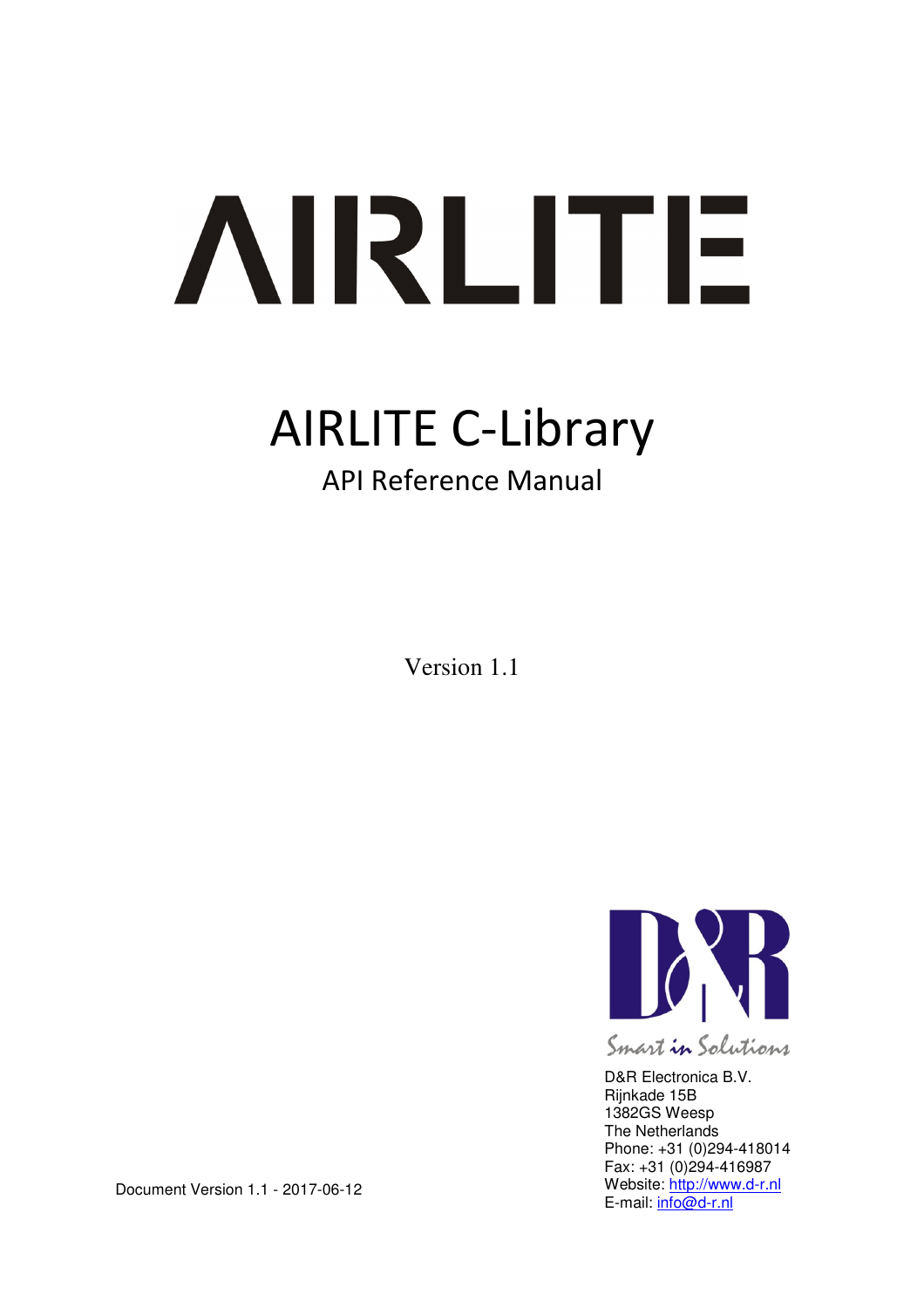| П  |                  | <b>Table of contents</b>                                  |                |
|----|------------------|-----------------------------------------------------------|----------------|
| 1. |                  | <b>TABLE OF CONTENTS</b>                                  | $\overline{c}$ |
| 2  |                  | <b>INTRODUCTION</b>                                       | 4              |
| 3  |                  | <b>USING THE LIBRARY</b>                                  | 5              |
|    | 3.1              | <b>C EXAMPLE</b>                                          | 5              |
| 4  |                  | <b>API REFERENCE</b>                                      | 6              |
|    | 4.1              | <b>DEFINES</b>                                            | 6              |
|    | 4.2              | <b>ENUMERATIONS</b>                                       | 6              |
|    | 4.2.1            | Module t                                                  | 6              |
|    | 4.2.2<br>4.2.3   | Cue t<br>Color t                                          | 677788         |
|    | 4.2.4            | Ctrl blink t                                              |                |
|    | 4.2.5            | $Ctrl_id_t$                                               |                |
|    | 4.2.6            | Request t                                                 |                |
|    | 4.2.7<br>4.2.8   | Action t                                                  |                |
|    | 4.2.9            | Config_t<br>Callback_id_t                                 | 8<br>9         |
|    | 4.2.10           | Callback_type_t                                           | g              |
|    | 4.2.11           | Gpo t                                                     | g              |
|    | 4.2.12           | Gpo_trigger_t                                             | 10             |
|    | 4.2.13<br>4.2.14 | Gpo_mode_t<br>Gpo_type_t                                  | 10<br>10       |
|    | 4.2.15           | Selected_src_t                                            | 10             |
|    | 4.2.16           | Time_unit_t                                               | 10             |
|    | 4.2.17           | Audio src t                                               | 10             |
|    | 4.2.18           | Silence_detection_t                                       | 11             |
|    | 4.2.19<br>4.2.20 | Track t<br>State t                                        | 11<br>11       |
|    | 4.3              | <b>DATA STUCTURES</b>                                     | 12             |
|    | 4.3.1            | Version st                                                | 12             |
|    | 4.3.2            | Gpo_st                                                    | 12             |
|    | 4.3.3<br>4.3.4   | Cue reset config st                                       | 12<br>12       |
|    | 4.3.5            | On_air_config_st<br>Studio_remote_config_st               | 12             |
|    | 4.3.6            | $Cue_st$                                                  | 12             |
|    | 4.3.7            | $On\_st$                                                  | 13             |
|    | 4.3.8            | Firmware st                                               | 13             |
|    | 4.3.9<br>4.3.10  | Ctrl led st<br>Ctrl led blink st                          | 13<br>13       |
|    | 4.3.11           | Ctrl_switch_st                                            | 13             |
|    | 4.3.12           | Module_1_8_st                                             | 13             |
|    | 4.3.13           | Module_1_3_st                                             | 13             |
|    | 4.3.14<br>4.3.15 | State cue st                                              | 14<br>14       |
|    | 4.3.16           | Config_cue_reset_st<br>Config on air st                   | 14             |
|    | 4.3.17           | Config studio remote st                                   | 14             |
|    | 4.3.18           | Config_gpo_st                                             | 14             |
|    | 4.3.19           | Config cue st                                             | 15             |
|    | 4.3.20<br>4.3.21 | Config_on_st<br>State auto cue st                         | 15<br>15       |
|    | 4.3.22           | State src sel st                                          | 15             |
|    | 4.3.23           | State_st                                                  | 15             |
|    | 4.3.24           | State_gpo_st                                              | 16             |
|    | 4.3.25           | State_on_air_st                                           | 16<br>16       |
|    | 4.3.26<br>4.3.27 | Config_silence_detection_st<br>State_silence_detection_st | 16             |
|    | 4.3.28           | State track st                                            | 16             |
|    | 4.3.29           | Metering st                                               | 16             |
|    | 4.3.30           | Callback_st                                               | 17             |
|    | 4.4<br>4.5       | <b>UNION</b><br><b>FUNCTIONS</b>                          | 18<br>19       |
|    | 4.5.1            | airlite_library_version()                                 | 19             |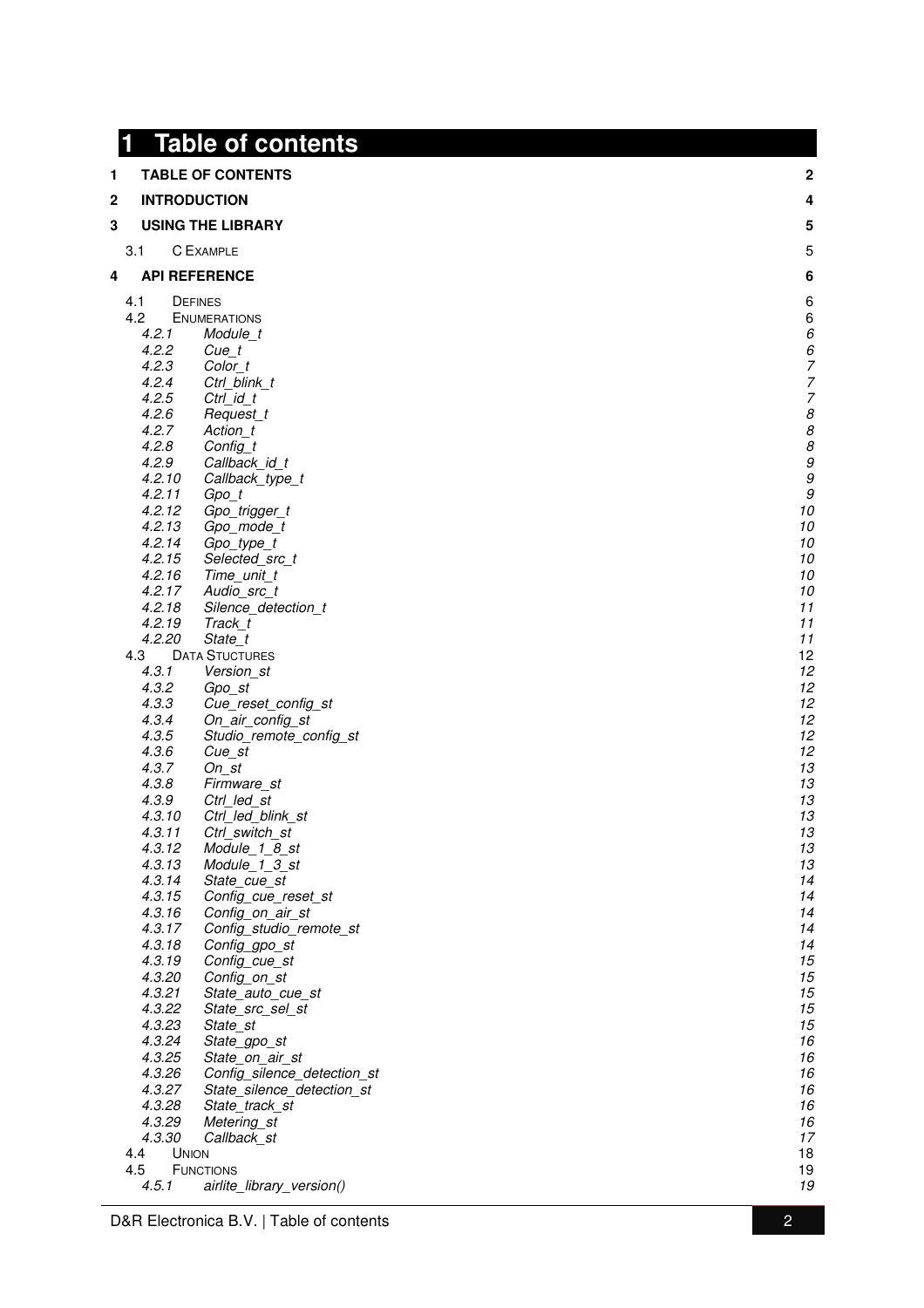|     | 4.5.2  | airlite_open()                      | 19 |
|-----|--------|-------------------------------------|----|
|     | 4.5.3  | airlite_close()                     | 19 |
|     | 4.5.4  | airlite register callback()         | 20 |
|     | 4.5.5  | airlite unregister callback()       | 20 |
|     | 4.5.6  | airlite request()                   | 20 |
|     | 4.5.7  | airlite ctrl led()                  | 21 |
|     | 4.5.8  | airlite ctrl led blink()            | 21 |
|     | 4.5.9  | airlite remote on()                 | 22 |
|     | 4.5.10 | airlite remote cue()                | 22 |
|     | 4.5.11 | airlite remote cue reset()          | 22 |
|     | 4.5.12 | airlite_remote_auto_cue_announcer() | 23 |
|     | 4.5.13 | airlite remote auto cue crm()       | 23 |
|     | 4.5.14 | airlite remote non stop()           | 23 |
|     | 4.5.15 | airlite remote comm()               | 24 |
|     | 4.5.16 | airlite remote cough()              | 24 |
|     | 4.5.17 | airlite remote vt()                 | 25 |
|     | 4.5.18 | airlite config save()               | 25 |
|     | 4.5.19 | airlite_config_auto_on()            | 25 |
|     | 4.5.20 | airlite_config_cue_reset()          | 26 |
|     | 4.5.21 | airlite config on air()             | 26 |
|     | 4.5.22 | airlite_config_crm_mute()           | 27 |
|     | 4.5.23 | airlite config crm auto cue reset() | 27 |
|     | 4.5.24 | airlite config studio remote()      | 28 |
|     | 4.5.25 | airlite config phantom()            | 28 |
|     | 4.5.26 | airlite config mic at line()        | 29 |
|     | 4.5.27 | airlite config auto off()           | 29 |
|     | 4.5.28 | airlite_config_cue_interlock()      | 29 |
|     | 4.5.29 | airlite config gpo()                | 31 |
|     | 4.5.30 | airlite config cue()                | 31 |
|     | 4.5.31 | airlite_config_on()                 | 32 |
|     | 4.5.32 | airlite config fader reserve()      | 32 |
|     | 4.5.33 | airlite config silence detection()  | 33 |
|     | 4.5.34 | airlite authenticate()              | 33 |
|     | 4.5.35 | airlite track state()               | 34 |
|     | 4.5.36 | airlite get last error()            | 34 |
|     | 4.5.37 | airlite_logging()                   | 34 |
| 4.6 |        | CALLBACK                            | 35 |
|     | 4.6.1  | Prototype                           | 35 |
|     |        |                                     |    |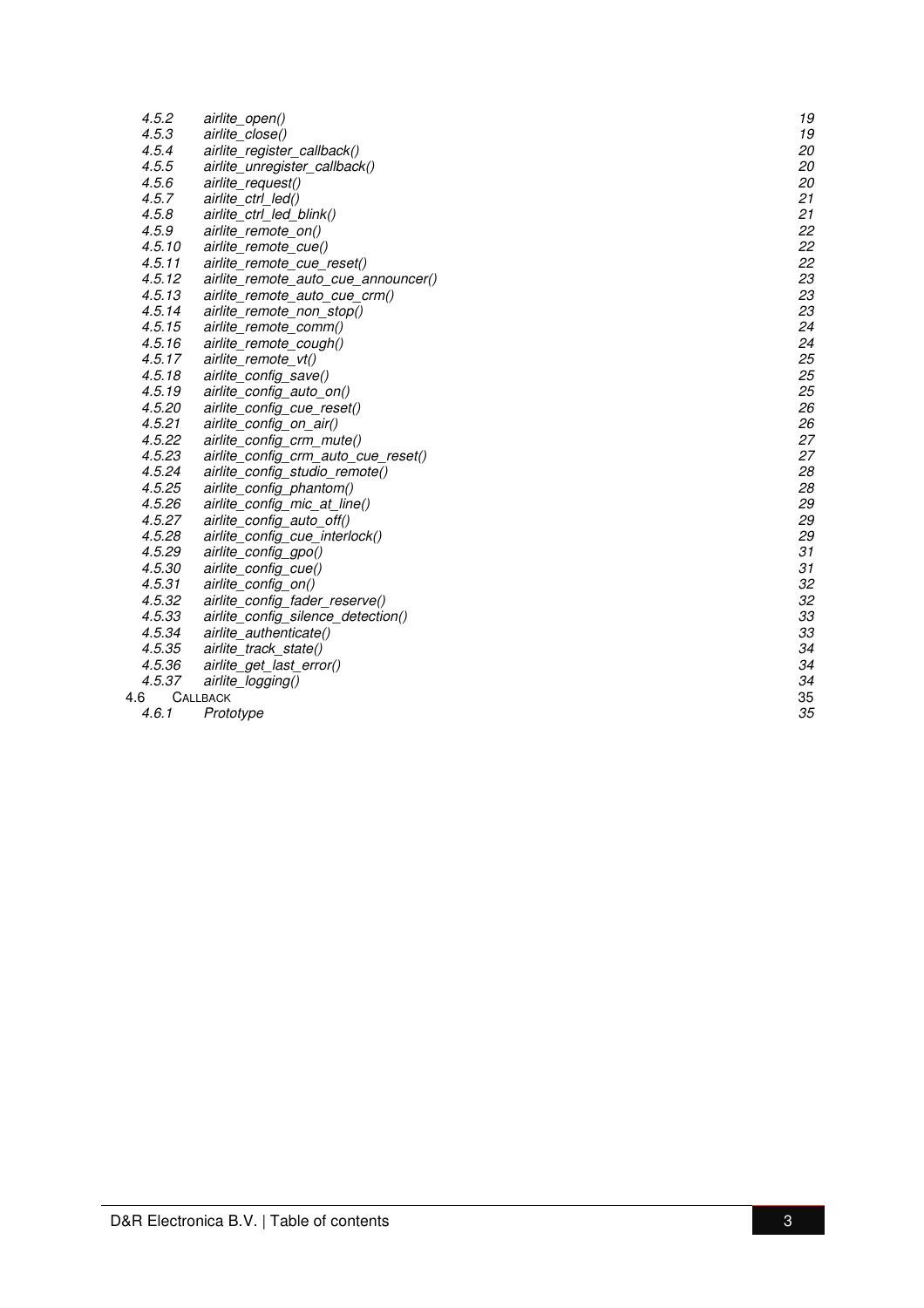# **2 Introduction**

The Airlite C Library provides an API to access/modify all the internal settings and/or remote control the device. When integrating the library with playout software one is also able to control this software with the switches on the desk.

The library is intended to be used with any programming language available on Windows which supports loading a DLL (Dynamic Link Library). The name of the library is *airlite.dll.* 

### **NOTE:** Airlite Control is required to be installed and running in order to communicate

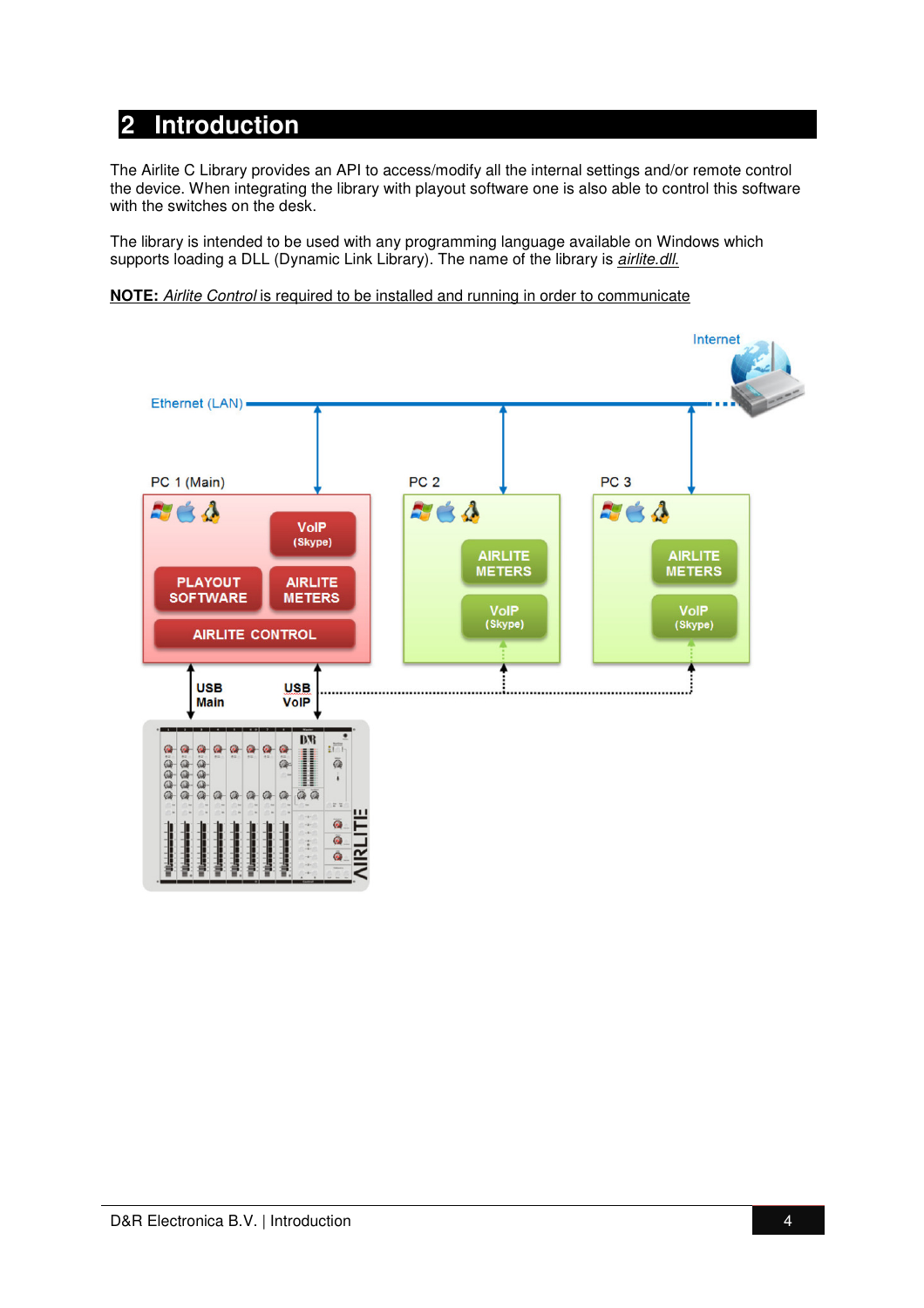# **3 Using the library**

### **3.1 C Example**

```
#include <stdio.h>
#include <stdlib.h>
#include <stdint.h>
#include "airlite.h"
void myCallback( Callback_st *cb, void *userdata ); 
AIRLITE_HANDLE handle; 
int main() 
{ 
        /* Open */handle = airlite_open("127.0.0.1", 19550, 19551 ); 
        if( handle == NULL ) {
               printf("Failed to open device\n");
                return -1; 
        }else printf("Succesfully opened device\n"); 
        /* register callback */
        airlite_register_callback( handle, myCallback, NULL ); 
        /* library version */
        Version st version;
        printf("%s\n", airlite library version( &version ));
        /* send some request to the device */
        airlite_request(handle, STATE_ON_REQ ); 
        airlite_request(handle, CTRL_SWITCH_REQ ); 
        printf("Press a key to Exit\n"); 
        getch(); 
        /* Close */
        airlite_close( handle ); 
        return 0; 
} 
void myCallback( Callback_st *cb, void *userdata ) 
{ 
        /* Your code here... */ 
         /* Handle incoming EVENTS and REPLY messages */ 
         /* Typecast the callback data to the correct data struct */ 
}
```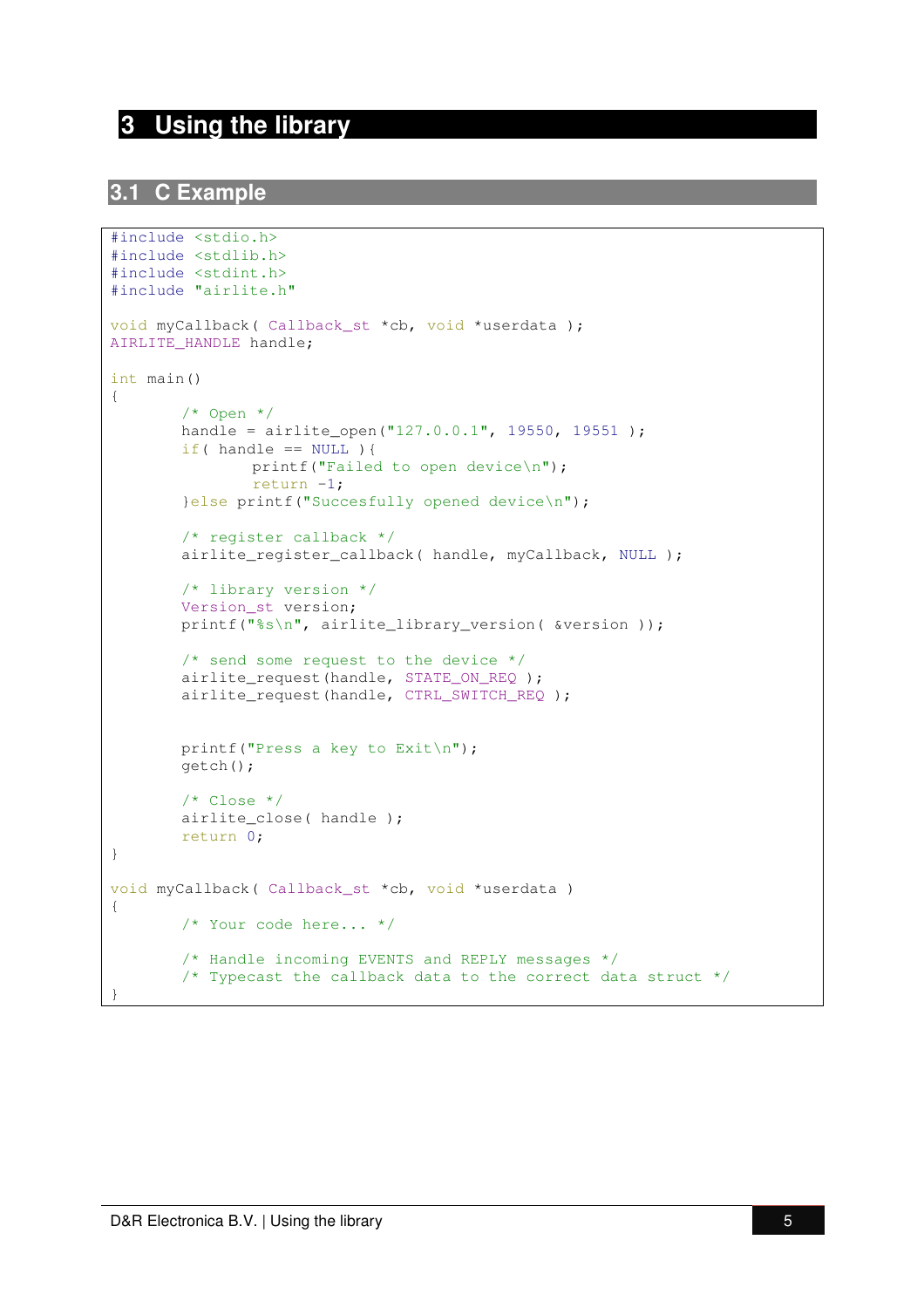# **4 API Reference**

# **4.1 Defines**

| #define b CUE RESET ENABLED BY LINE         | $0 \times 01$ |
|---------------------------------------------|---------------|
| #define b_CUE_RESET_ENABLED_BY_MIC_USB_VOIP | 0x02          |
| #define b CUE RESET BY FADER                | $0 \times 04$ |
| #define b_CUE_RESET_BY_ON                   | 0x08          |
| #define b CUE RESET BY FADER AND ON         | 0x10          |
|                                             |               |
| #define b_ON_AIR1_ENABLED_BY_LINE           | $0 \times 01$ |
| #define b_ON_AIR1_ENABLED_BY_MIC_USB_VOIP   | $0 \times 02$ |
| #define b_ON_AIR2_ENABLED_BY_LINE           | $0 \times 04$ |
| #define b ON AIR2 ENABLED BY MIC USB VOIP   | $0 \times 08$ |
|                                             |               |
| #define b STUDIO REMOTE COUGH ENABLE        | 0x01          |
| #define b STUDIO REMOTE COMM ENABLE         | 0x02          |
| #define b STUDIO REMOTE COMM PRIVATE        | $0 \times 04$ |

# **4.2 Enumerations**

**4.2.1 Module\_t** 

typedef enum { MODULE\_1, MODULE\_2, MODULE\_3, MODULE\_4, MODULE\_5, MODULE\_6, MODULE\_7, MODULE\_8, MODULE\_ALL=0xFF

}Module\_t;

**4.2.2 Cue\_t** 

| 4.2.2 CUe 1       |               |
|-------------------|---------------|
| typedef enum {    |               |
|                   | CUE MOD 1,    |
|                   | CUE MOD 2,    |
|                   | CUE MOD 3,    |
|                   | CUE MOD 4,    |
|                   | CUE MOD 5,    |
|                   | CUE MOD 6,    |
|                   | CUE MOD 7,    |
|                   | CUE MOD 8,    |
|                   | CUE AUX,      |
|                   | CUE NON STOP, |
|                   | CUE AIR.      |
|                   | CUE ALL=0xFF  |
| $1 \cap \ldots +$ |               |

}Cue\_t;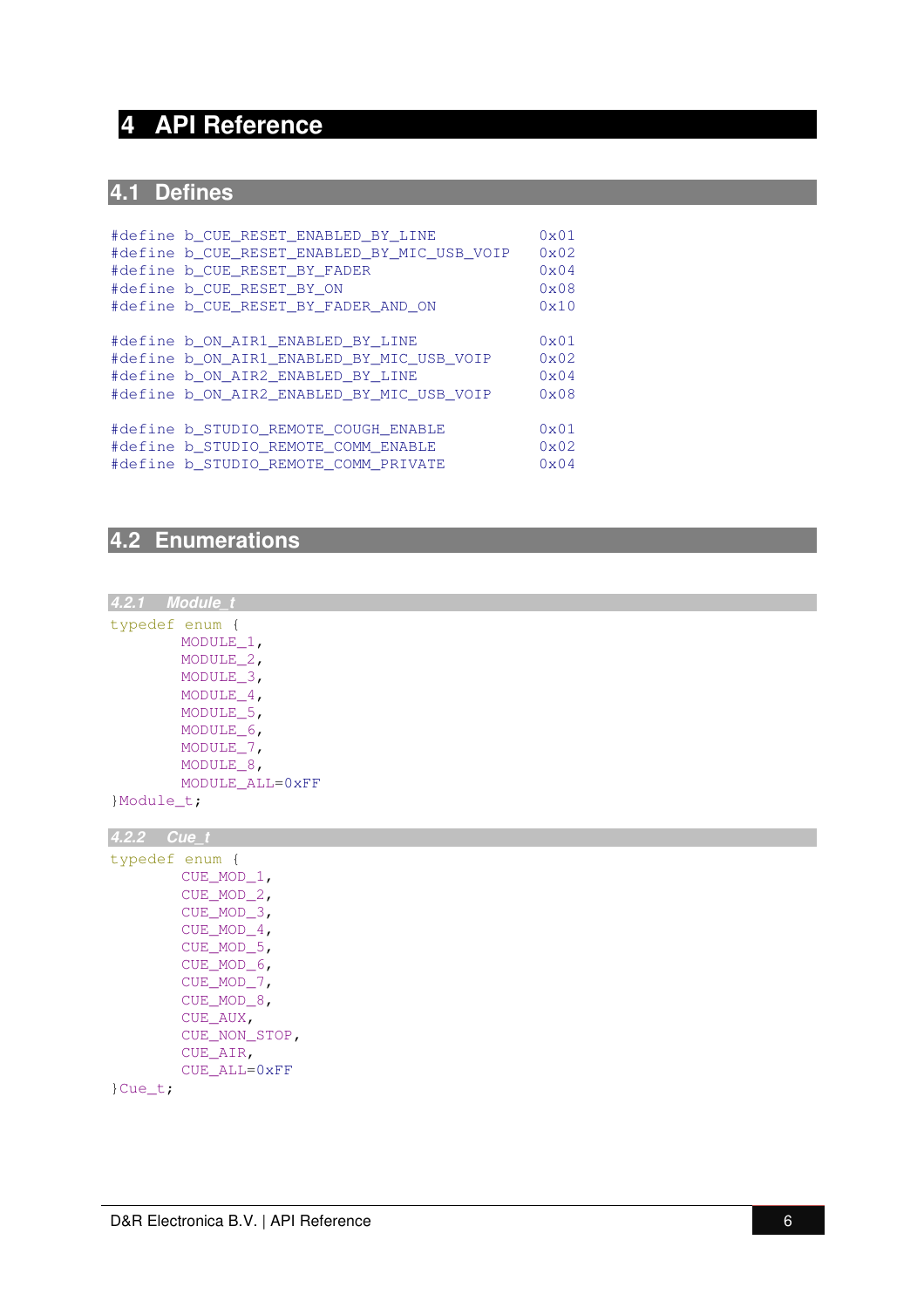| 4.2.3 Color_t                                                                                                                                                                                                                   |
|---------------------------------------------------------------------------------------------------------------------------------------------------------------------------------------------------------------------------------|
| typedef enum {<br>LED_OFF,<br>LED_RED,<br>LED_GREEN                                                                                                                                                                             |
| }Color_t;                                                                                                                                                                                                                       |
|                                                                                                                                                                                                                                 |
| 4.2.4 Ctrl_blink_t                                                                                                                                                                                                              |
| typedef enum {<br>CTRL_SLOW,<br>CTRL_NORMAL,<br>CTRL_FAST                                                                                                                                                                       |
| }Ctrl_blink_t;                                                                                                                                                                                                                  |
| 4.2.5 Ctrl_id_t                                                                                                                                                                                                                 |
| typedef enum {<br>CTRL_1A,<br>CTRL_2A,<br>CTRL_3A,<br>CTRL_4A,<br>CTRL_5A,<br>CTRL_6A,<br>CTRL_7A,<br>CTRL_8A,<br>CTRL_1B,<br>CTRL_2B,<br>CTRL_3B,<br>CTRL_4B,<br>CTRL_5B,<br>CTRL_6B,<br>CTRL_7B,<br>CTRL_8B,<br>CTRL_ALL=0xFF |
| }Ctrl_id_t;                                                                                                                                                                                                                     |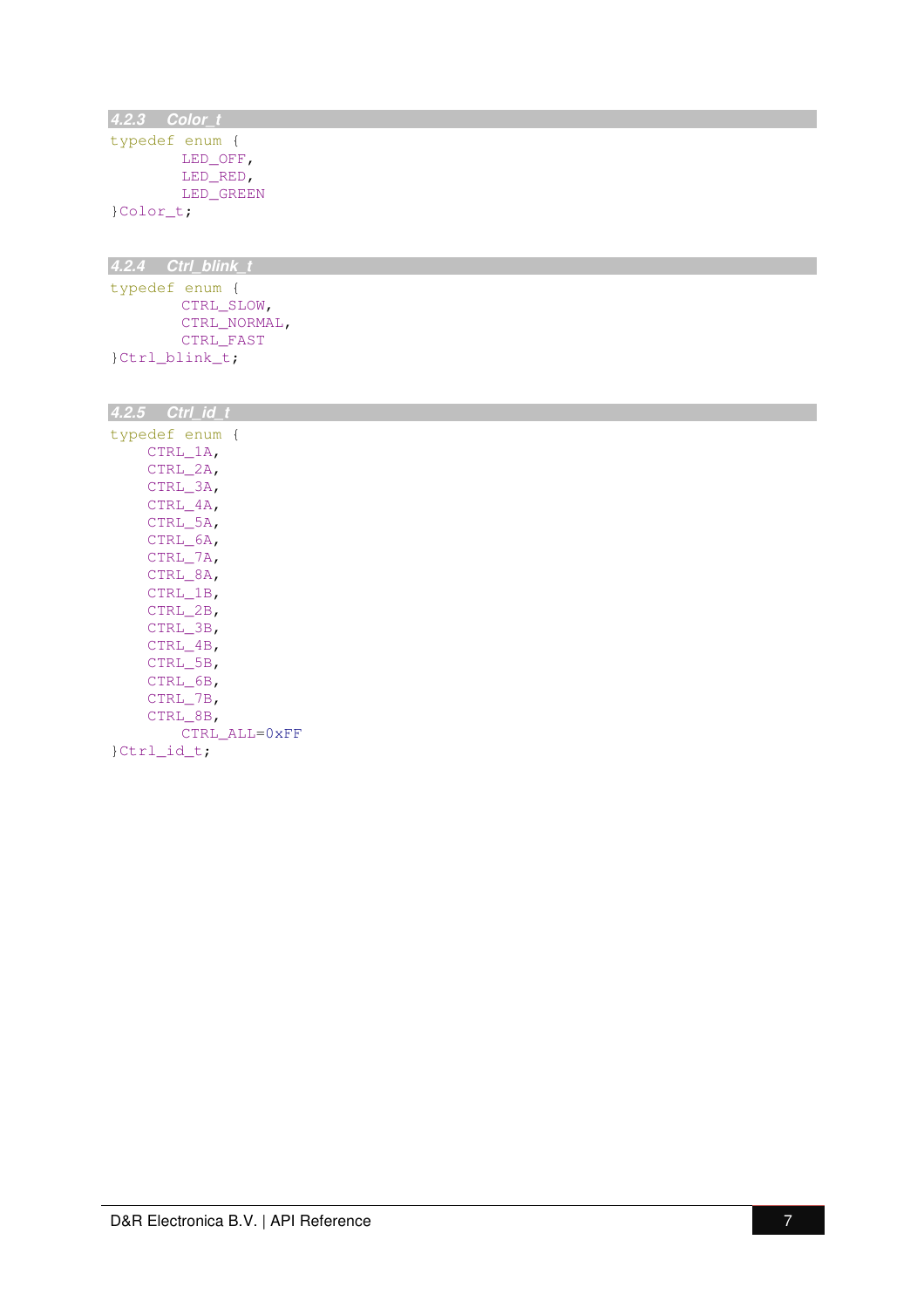typedef enum { FIRMWARE\_REQ,  $/*$  Control:  $0x20 - 0x3F$  \*/ CTRL\_SWITCH\_REQ = 0x20, /\* Config: 0x40 - 0x5F \*/ CONFIG\_AUTO\_ON\_REQ = 0x40, CONFIG\_CUE\_RESET\_REQ, CONFIG\_ON\_AIR\_REQ, CONFIG\_CRM\_MUTE\_REQ, CONFIG\_CRM\_AUTO\_CUE\_RESET\_REQ, CONFIG\_STUDIO\_REMOTE\_REQ, CONFIG\_CUE\_INTERLOCK\_REQ, CONFIG\_GPO\_REQ, CONFIG\_CUE\_REQ, CONFIG\_ON\_REQ, CONFIG\_FADER\_RESERVE\_REQ, CONFIG SILENCE DETECTION REQ, CONFIG\_PHANTOM\_REQ, CONFIG\_MIC\_AT\_LINE\_REQ, CONFIG\_AUTO\_OFF\_REQ,  $/*$  States:  $0x60 - 0x7F$  \*/  $STATEON\_REQ = 0x60,$ STATE\_CUE\_REQ. STATE\_FADER\_REQ. STATE\_AUTO\_CUE\_REQ, STATE\_SRC\_SEL\_REQ , STATE\_NON\_STOP\_REQ, STATE\_MIC\_ON\_REQ , STATE\_GPO\_REQ, STATE\_ON\_AIR\_REQ, STATE\_SILENCE\_DETECTION\_REQ, STATE\_MODULE\_REQ, STATE\_CRM\_MUTE\_REQ, STATE\_TRACK\_REQ, STATE\_COMM\_REQ, STATE\_COUGH\_REQ, STATE\_VT\_REQ  $/*$  Misc.:  $0x80 - 0xFF$  \*/ }Request\_t;

**4.2.7 Action\_t**  typedef enum { DEACTIVATE, ACTIVATE , TOGGLE }Action\_t;

### **4.2.8 Config\_t**

typedef enum { DISABLE, ENABLE }Config\_t;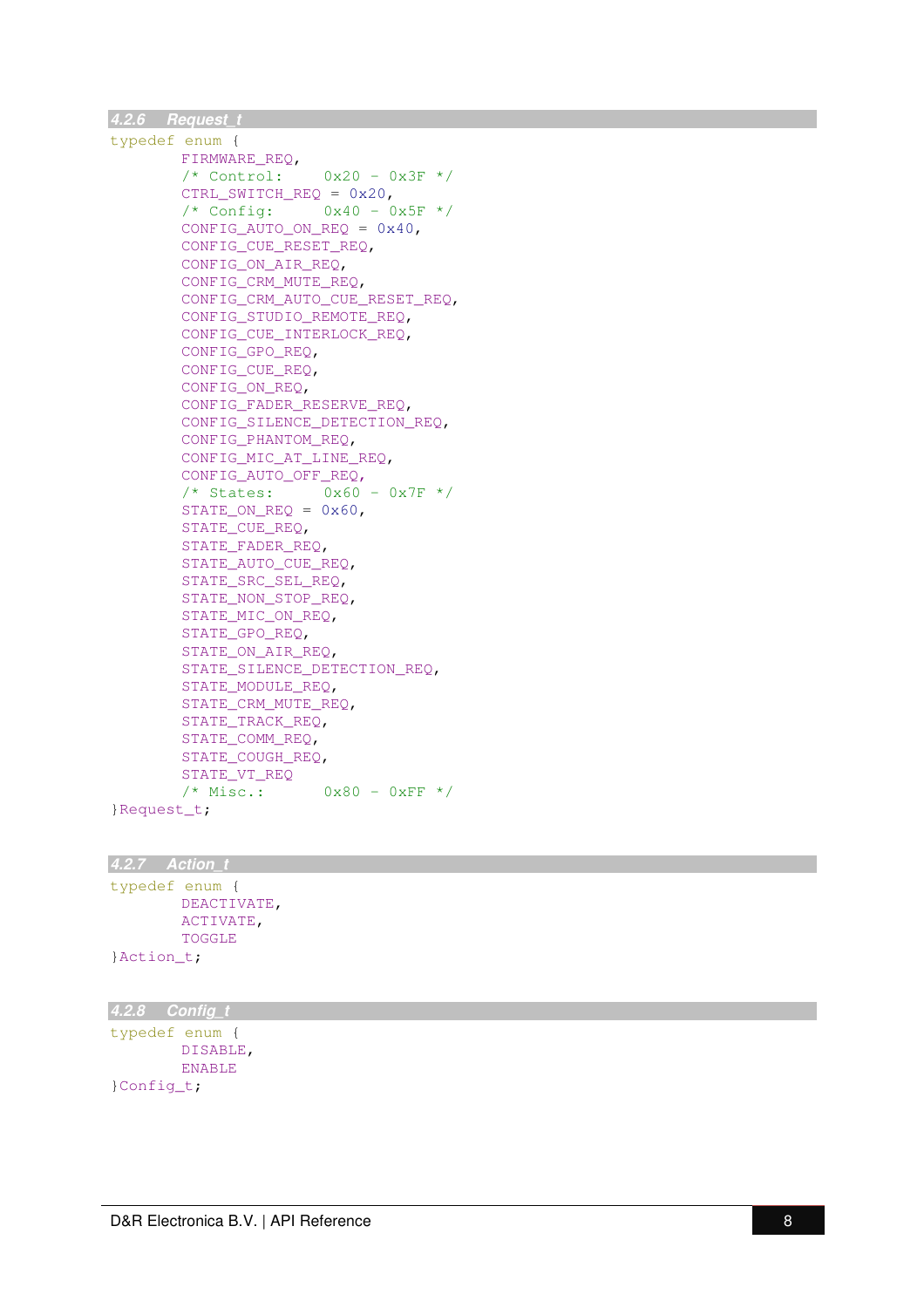```
typedef enum { 
       FIRMWARE, 
        /* Control:
                       0x20 - 0x3F */
        CTRL<sub>LED</sub> = 0x20,
        CTRL_LED_BLINK, 
        CTRL_SWITCH, 
        /* Config:
                       0x40 - 0x5F */
        CONFIG_AUTO_ON
= 0x40, 
        CONFIG_CUE_RESET, 
        CONFIG_ON_AIR, 
        CONFIG_CRM_MUTE, 
        CONFIG_CRM_AUTO_CUE_RESET, 
        CONFIG_STUDIO_REMOTE, 
        CONFIG_CUE_INTERLOCK, 
        CONFIG_GPO, 
        CONFIG_CUE, 
        CONFIG_ON, 
        CONFIG_FADER_RESERVE, 
        CONFIG_SILENCE_DETECTION, 
        CONFIG_PHANTOM, 
        CONFIG_MIC_AT_LINE, 
         CONFIG_AUTO_OFF,
        /* States: 0x60 - 0x7F */
        STATEON = 0x60,STATE_CUE,
        STATE_FADER, 
        STATE_AUTO_CUE, 
        STATE_SRC_SEL, 
        STATE_NON_STOP, 
        STATE_MIC_ON, 
        STATE_GPO, 
        STATE_ON_AIR, 
        STATE_SILENCE_DETECTION, 
        STATE_MODULE, 
        STATE_CRM_MUTE, 
        STATE_TRACK, 
        STATE_COMM
,
        STATE_COUGH, 
        STATE_VT, 
        STATE_PHONE_RINGING, 
        /* Misc.: 0x80 - 0xFF */
        METERING
= 0x80
}Callback_id_t;
```

```
4.2.10 Callback_type_t
```
typedef enum { REPLY , EVENT }Callback\_type\_t;

```
4.2.11 Gpo_t 
typedef enum {
```
GPO\_1, GPO\_2 }Gpo\_t;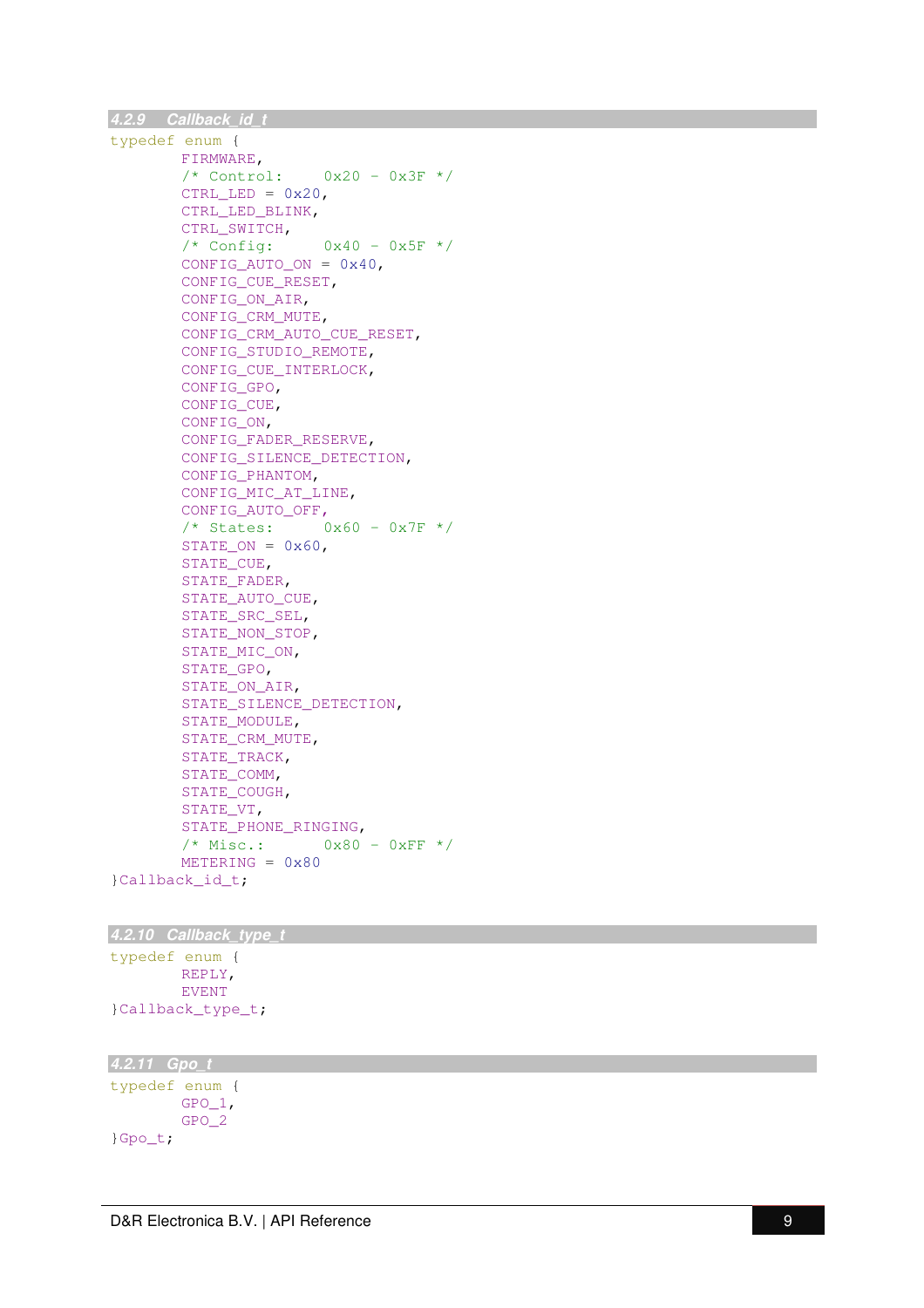**4.2.12 Gpo\_trigger\_t** 

```
typedef enum { 
        TR_NONE, 
        TR_ON_AIR1, 
        TR_ON_AIR2, 
        TR_TEL_RING, 
        TR_MIC_ON, 
        TR_NON_STOP, 
        TR_MOD1_ACTIVE, 
        TR_MOD2_ACTIVE, 
        TR_MOD3_ACTIVE, 
        TR_MOD4_ACTIVE, 
        TR_MOD5_ACTIVE, 
        TR_MOD6_ACTIVE, 
        TR_MOD7_ACTIVE, 
        TR_MOD8_ACTIVE
```
}Gpo\_trigger\_t;

**4.2.13 Gpo\_mode\_t** 

typedef enum { NON\_INVERTED\_OUTPUT, INVERTED\_OUTPUT }Gpo\_mode\_t;

### **4.2.14 Gpo\_type\_t**

typedef enum { CONTINUES , PULSE\_BY\_ON, PULSE\_BY\_OFF , PULSE\_BY\_ON\_OFF }Gpo\_type\_t;

### **4.2.15 Selected\_src\_t**

```
typedef enum { 
     SRC_LINE, 
     SRC_MIC_USB_VOIP }Selected_src_t;
```
### **4.2.16 Time\_unit\_t**

typedef enum { SECONDS, MINUTES }Time\_unit\_t;

### **4.2.17 Audio\_src\_t**

```
typedef enum { 
        PROG_LEFT, 
        PROG_RIGHT, 
        PROG_STEREO
}Audio_src_t;
```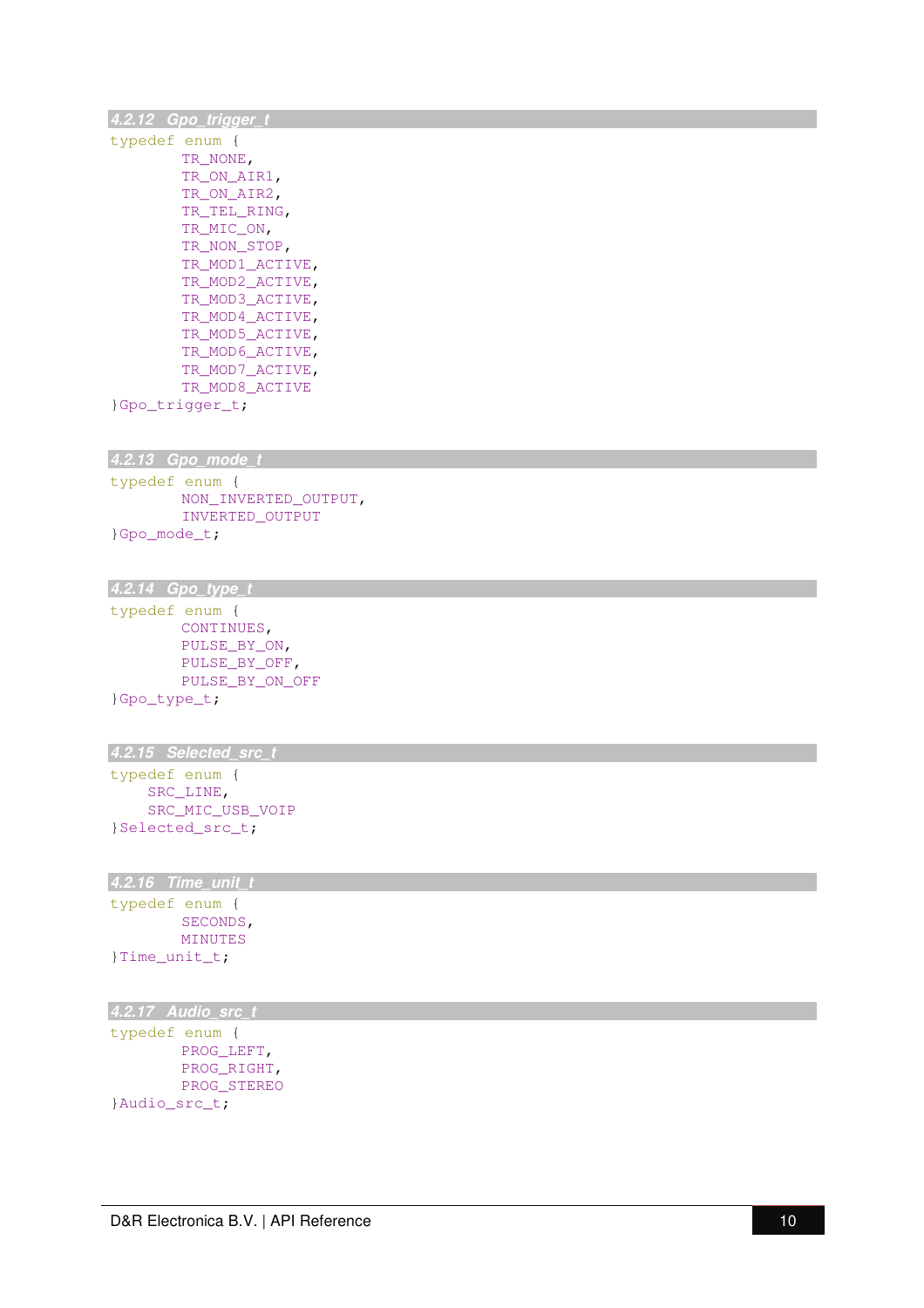**4.2.18 Silence\_detection\_t** 

typedef enum { IDLE, ALARM }Silence\_detection\_t;

**4.2.19 Track\_t** 

typedef enum { TRACK\_STOPPED, TRACK\_PLAYING, TRACK\_ENDING }Track\_t;

**4.2.20 State\_t** 

typedef enum { INACTIVE, ACTIVE }State\_t;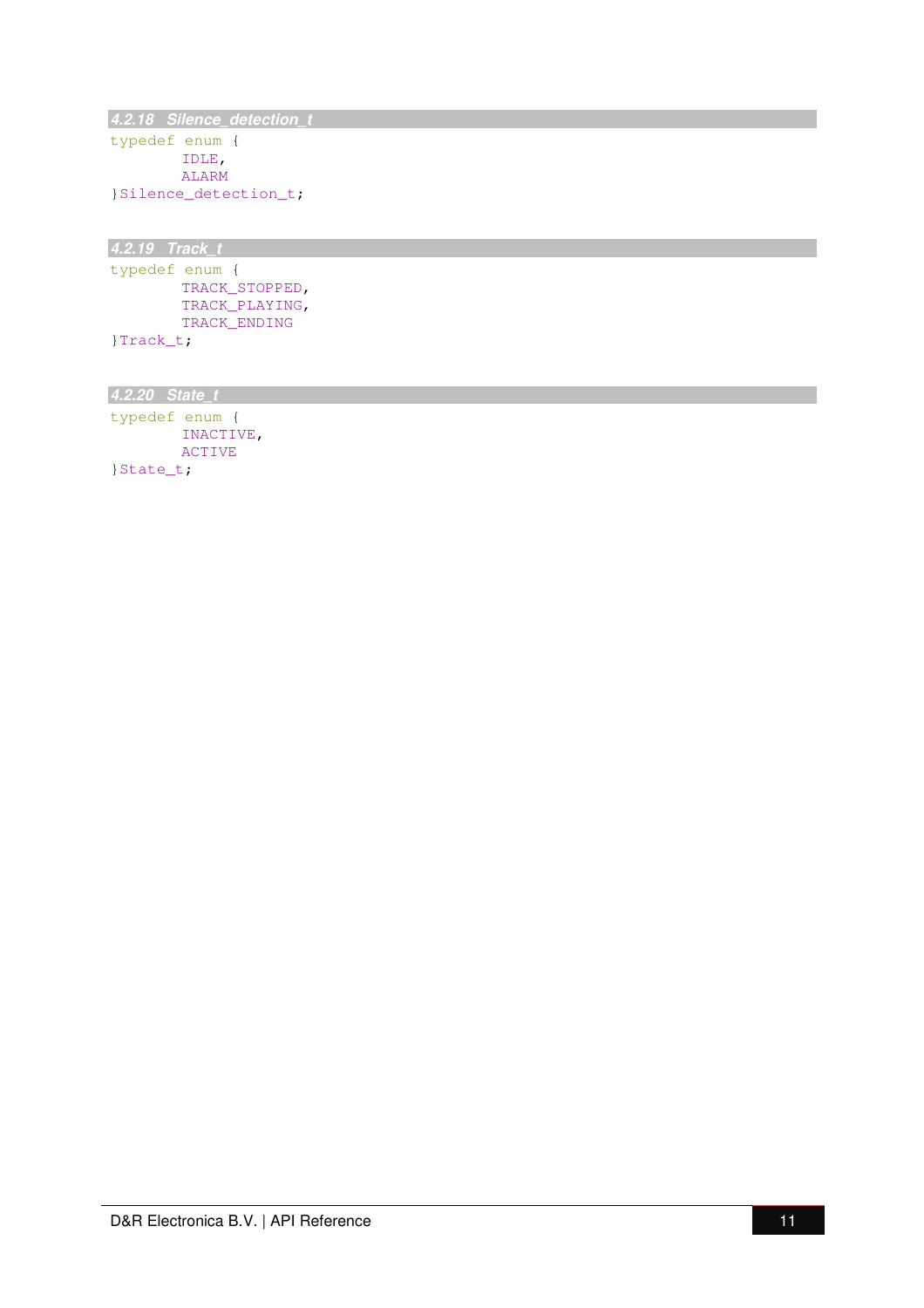# **4.3 Data Stuctures**

**4.3.1 Version\_st** 

```
typedef struct { 
        int major; 
        int minor; 
        int build; 
        int revision; 
}Version_st;
```
**4.3.2 Gpo\_st** 

```
typedef struct { 
        Gpo_trigger_t trigger; 
        Gpo_mode_t mode; 
        Gpo_type_t type; 
        unsigned char time;
```
}Gpo\_st;

**4.3.3 Cue\_reset\_config\_st** 

| typedef struct {                                |      |
|-------------------------------------------------|------|
| unsigned char CUE RESET ENABLED BY LINE         | : 1; |
| unsigned char CUE_RESET_ENABLED_BY_MIC_USB_VOIP | : 1; |
| unsigned char CUE RESET BY FADER                | : 1; |
| unsigned char CUE RESET BY ON                   | : 1; |
| unsigned char CUE RESET BY FADER AND ON         | : 1; |
| }Cue reset config st;                           |      |

| 4.3.4 On_air_config_st |                                               |      |
|------------------------|-----------------------------------------------|------|
| typedef struct {       |                                               |      |
|                        | unsigned char ON AIR1 ENABLED BY LINE         | : 1: |
|                        | unsigned char ON_AIR1_ENABLED_BY_MIC_USB_VOIP | : 1: |
|                        | unsigned char ON AIR2 ENABLED BY LINE         | : 1: |
|                        | unsigned char ON_AIR2_ENABLED_BY_MIC_USB_VOIP | : 1; |
| }On_air_config_st;     |                                               |      |

| 4.3.5 Studio remote config st                          |  |  |  |
|--------------------------------------------------------|--|--|--|
| typedef struct {                                       |  |  |  |
| unsigned char STUDIO_REMOTE_COUGH_ENABLE<br>$\cdot$ 1: |  |  |  |
| unsigned char STUDIO_REMOTE_COMM_ENABLE<br>: 1;        |  |  |  |
| unsigned char STUDIO_REMOTE_COMM_PRIVATE<br>: 1;       |  |  |  |
| Studio remote config st;                               |  |  |  |

```
4.3.6 Cue_st
```

```
typedef struct { 
     Color_t active; 
     Color_t inactive; 
}Cue_st;
```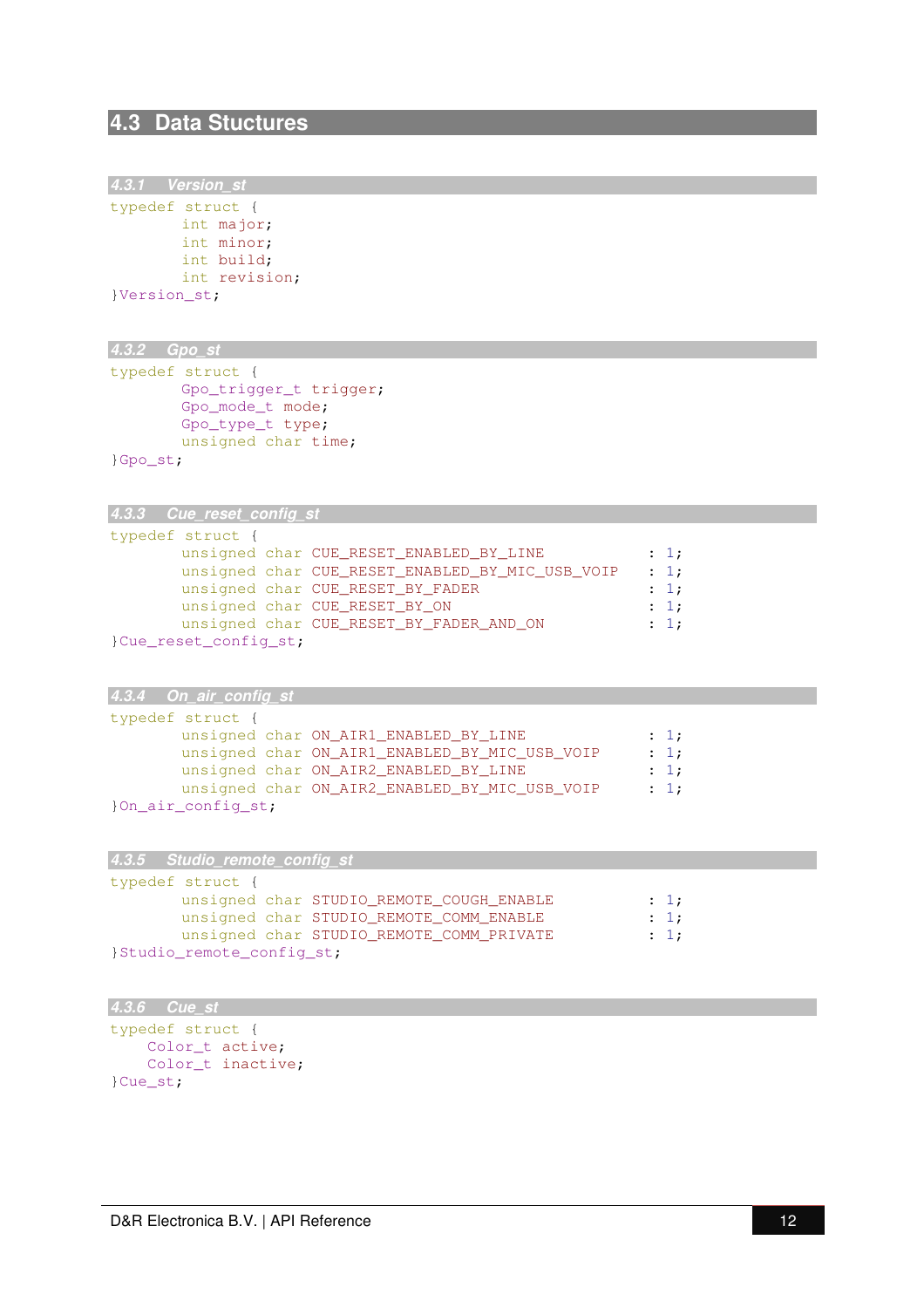```
4.3.7 On_st
```

```
typedef struct { 
        Color_t on_active;
        Color_t on_and_fader_active;
        Color_t inactive;
}On_st;
```

```
4.3.8 Firmware_st
```

```
typedef struct { 
        unsigned char major; 
        unsigned char minor; 
        char version
[100]; 
}Firmware_st;
```
# **4.3.9 Ctrl\_led\_st**

| typedef struct { |        |
|------------------|--------|
| Ctrl id t        | id;    |
| Color t          | color; |
| Ctrl led st;     |        |

### **4.3.10 Ctrl\_led\_blink\_st**

| typedef struct {   |            |
|--------------------|------------|
| Ctrl id t          | id;        |
| Color t            | color on:  |
| Color t            | color off; |
| Ctrl blink t       | speed;     |
| Ctrl led blink st; |            |

```
4.3.11 Ctrl_switch_st
```
typedef struct { unsigned short sw\_states;<br>}Ctrl\_switch\_st;

```
4.3.12 Module_1_8_st
```

```
typedef struct { 
     State_t module1; 
     State_t module2; 
     State_t module3; 
     State_t module4; 
     State_t module5; 
    State t module6;
    State t module7;
State_t module8;<br>}Module 1 8 st;
```

```
4.3.13 Module_1_3_st
```

```
typedef struct { 
      State_t module1; 
      State_t module2; 
State_t module3;<br>}Module_1_3_st;
```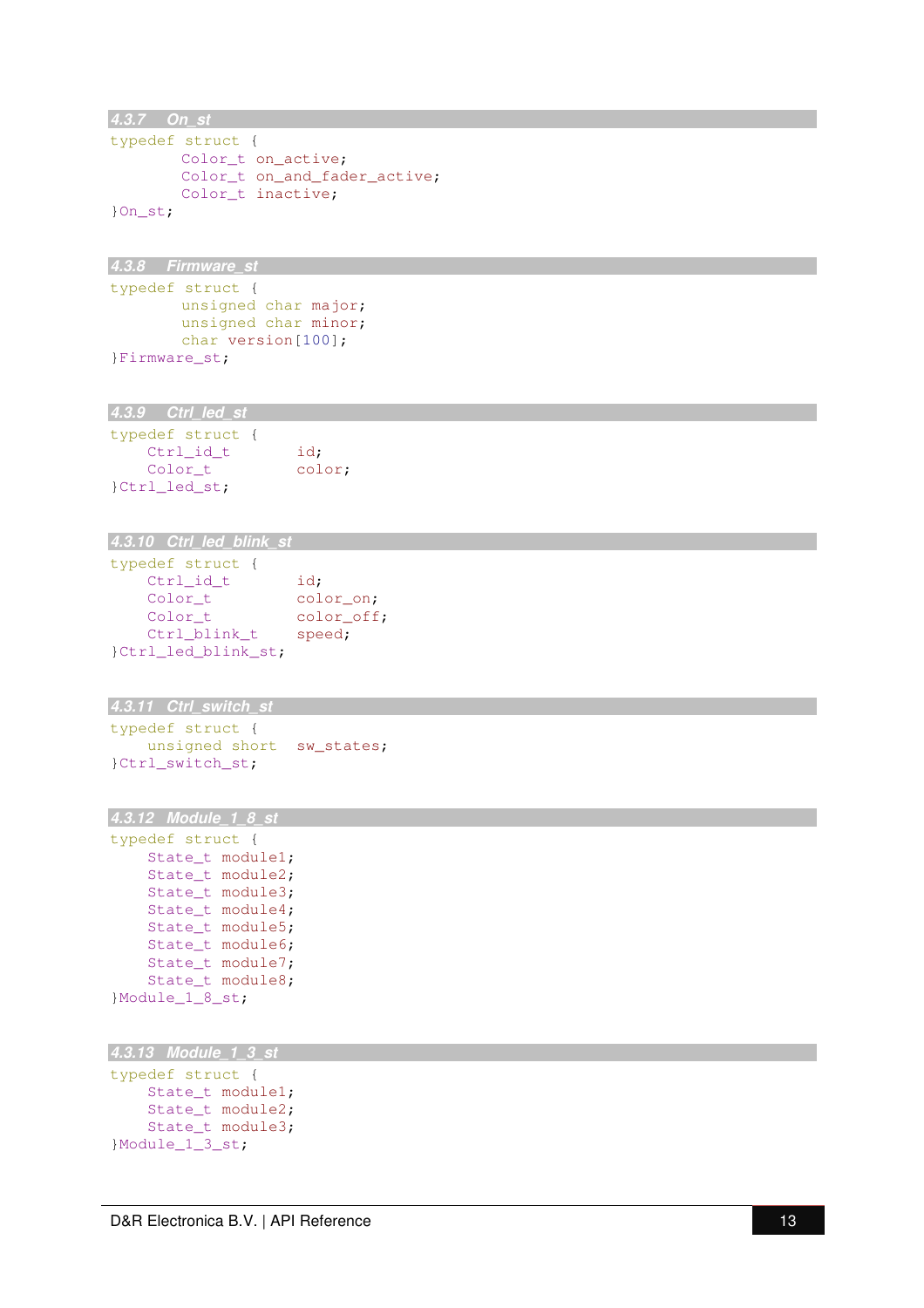```
4.3.14 State_cue_st
```

```
typedef struct { 
        State_t module1; 
     State_t module2; 
     State_t module3; 
     State_t module4; 
     State_t module5; 
     State_t module6; 
     State_t module7; 
     State_t module8; 
        State_t aux; 
        State_t nonstop; 
        State_t air; 
}State_cue_st;
```

```
4.3.15 Config_cue_reset_st
```

```
typedef struct { 
     Cue_reset_config_st module1; 
     Cue_reset_config_st module2; 
     Cue_reset_config_st module3; 
     Cue_reset_config_st module4; 
     Cue_reset_config_st module5; 
     Cue_reset_config_st module6; 
     Cue_reset_config_st module7; 
 Cue_reset_config_st module8; }Config_cue_reset_st;
```

```
4.3.16 Config_on_air_st 
typedef struct { 
     On_air_config_st module1; 
     On_air_config_st module2; 
     On_air_config_st module3; 
     On_air_config_st module4; 
     On_air_config_st module5; 
     On_air_config_st module6; 
     On_air_config_st module7; 
On_air_config_st module8;<br>}Config_on_air_st;
```

```
4.3.17 Config_studio_remote_st
```

```
typedef struct { 
      Studio_remote_config_st module1; 
      Studio_remote_config_st module2; 
Studio_remote_config_st module3;<br>}Config_studio_remote_st;
```

```
4.3.18 Config_gpo_st
```

```
typedef struct { 
      Gpo_st gpo1; 
 Gpo_st gpo2; }Config_gpo_st;
```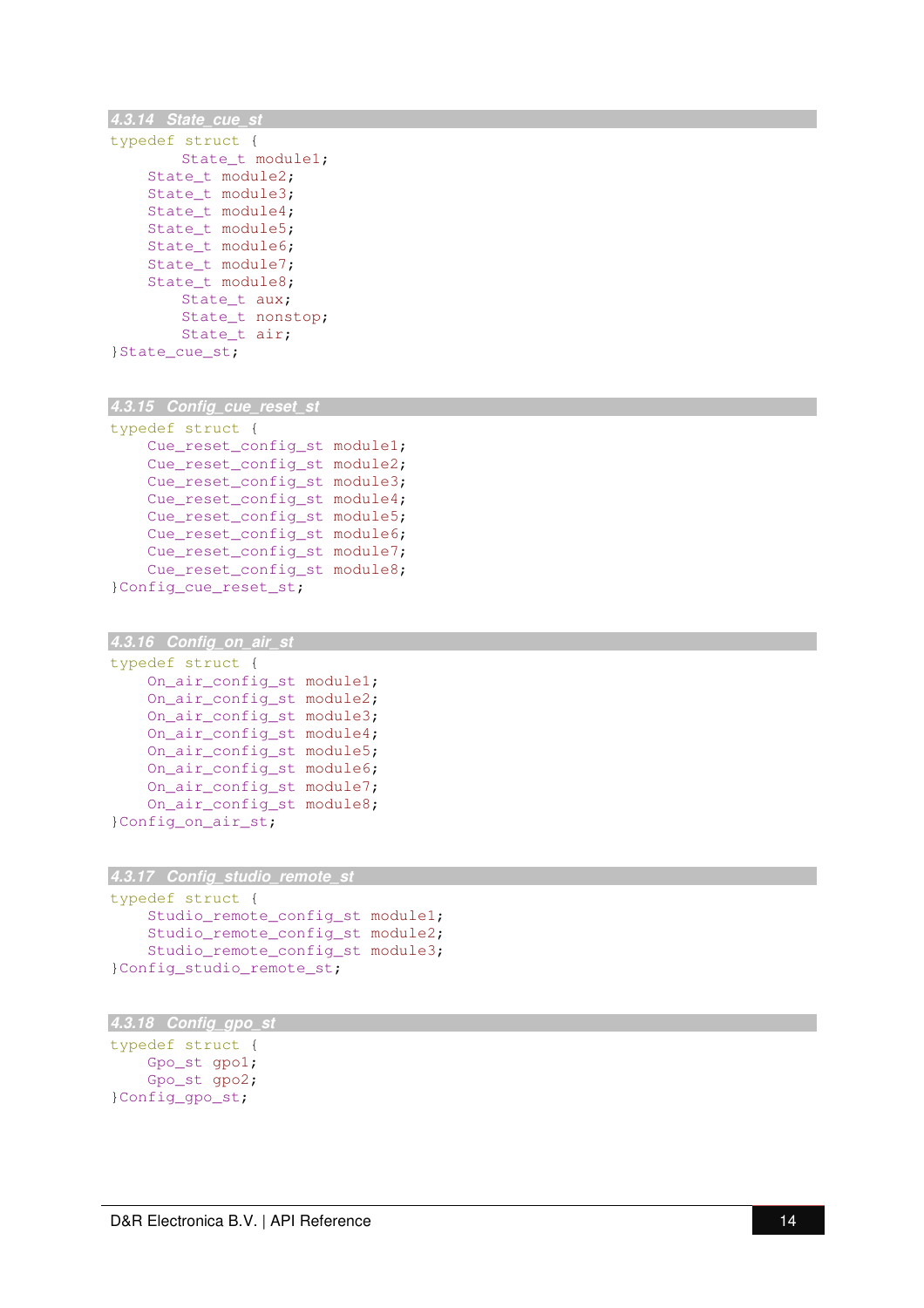**4.3.19 Config\_cue\_st** 

| typedef struct { |                 |
|------------------|-----------------|
|                  | Cue st module1; |
|                  | Cue st module2; |
|                  | Cue st module3; |
|                  | Cue st module4; |
| Cue st           | module5;        |
| Cue st           | module6;        |
| Cue st           | module7;        |
| Cue st           | module8;        |
| Cue st aux:      |                 |
|                  | Cue st nonstop; |
| Cue st air;      |                 |
| }Config_cue_st;  |                 |

### **4.3.20 Config\_on\_st**

typedef struct { On\_st module1; On\_st module2; On\_st module3; On\_st module4; On\_st module5; On\_st module6; On\_st module7; On\_st module8; }Config\_on\_st;

```
4.3.21 State_auto_cue_st
```
typedef struct { State\_t auto\_cue\_crm; State\_t auto\_cue\_announcer; }State\_auto\_cue\_st;

```
4.3.22 State_src_sel_st
```

```
typedef struct { 
 Selected_src_t module1
;
    Selected src t module2;
    Selected src t module3;
     Selected_src_t module4; 
     Selected_src_t module5; 
     Selected_src_t module6; 
     Selected_src_t module7; 
Selected_src_t module8;
}State_src_sel_st;
```

```
4.3.23 State_st
```

```
typedef struct { 
State_t state;<br>}State_st;
```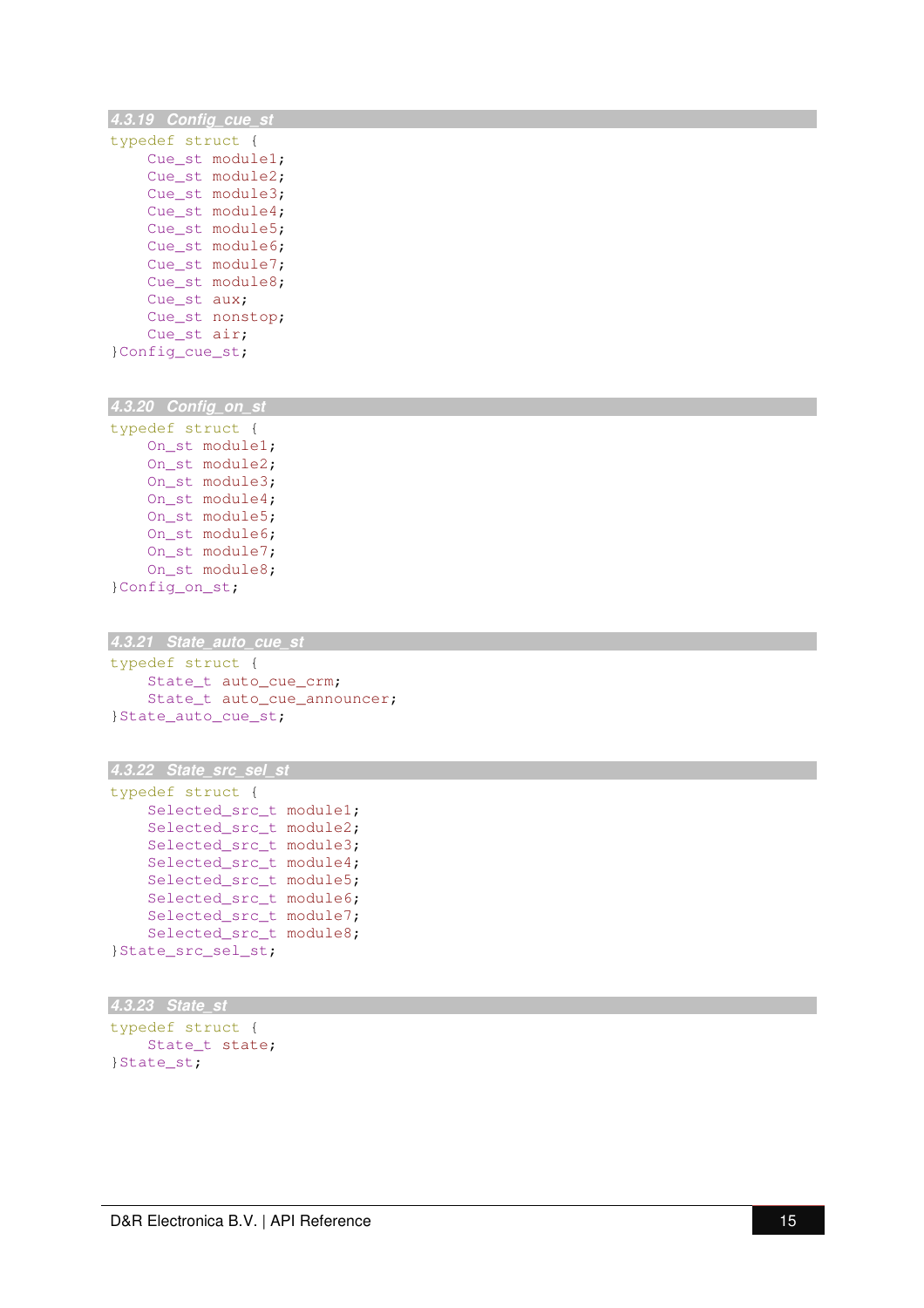```
typedef struct { 
     State_t gpo1; 
     State_t gpo2; 
}State_gpo_st;
```
**4.3.25 State\_on\_air\_st** 

```
typedef struct { 
     State_t on_air1; 
     State_t on_air2; 
}State_on_air_st;
```
**4.3.26 Config\_silence\_detection\_st** 

typedef struct { char threshold; unsigned char interval; Time\_unit\_t interval\_unit; Audio\_src\_t source; Config\_t config; }Config\_silence\_detection\_st;

```
4.3.27 State_silence_detection_st
```

```
typedef struct { 
        Silence_detection_t state; 
}State_silence_detection_st;
```

```
4.3.28 State_track_st
```

```
typedef struct { 
       Track t module1;
       Track t module2;
       Track t module3;
       Track t module4;
       Track t module5;
       Track t module6;
       Track_t module7; 
       Track_t module8; 
}State_track_st;
```

```
4.3.29 Metering_st
```

```
typedef struct { 
        float prog_left_db;
        float prog_right_db;
        float phones_left_db; 
        float phones right db;
        float crm_left_db; 
        float crm_right_db; 
}Metering_st;
```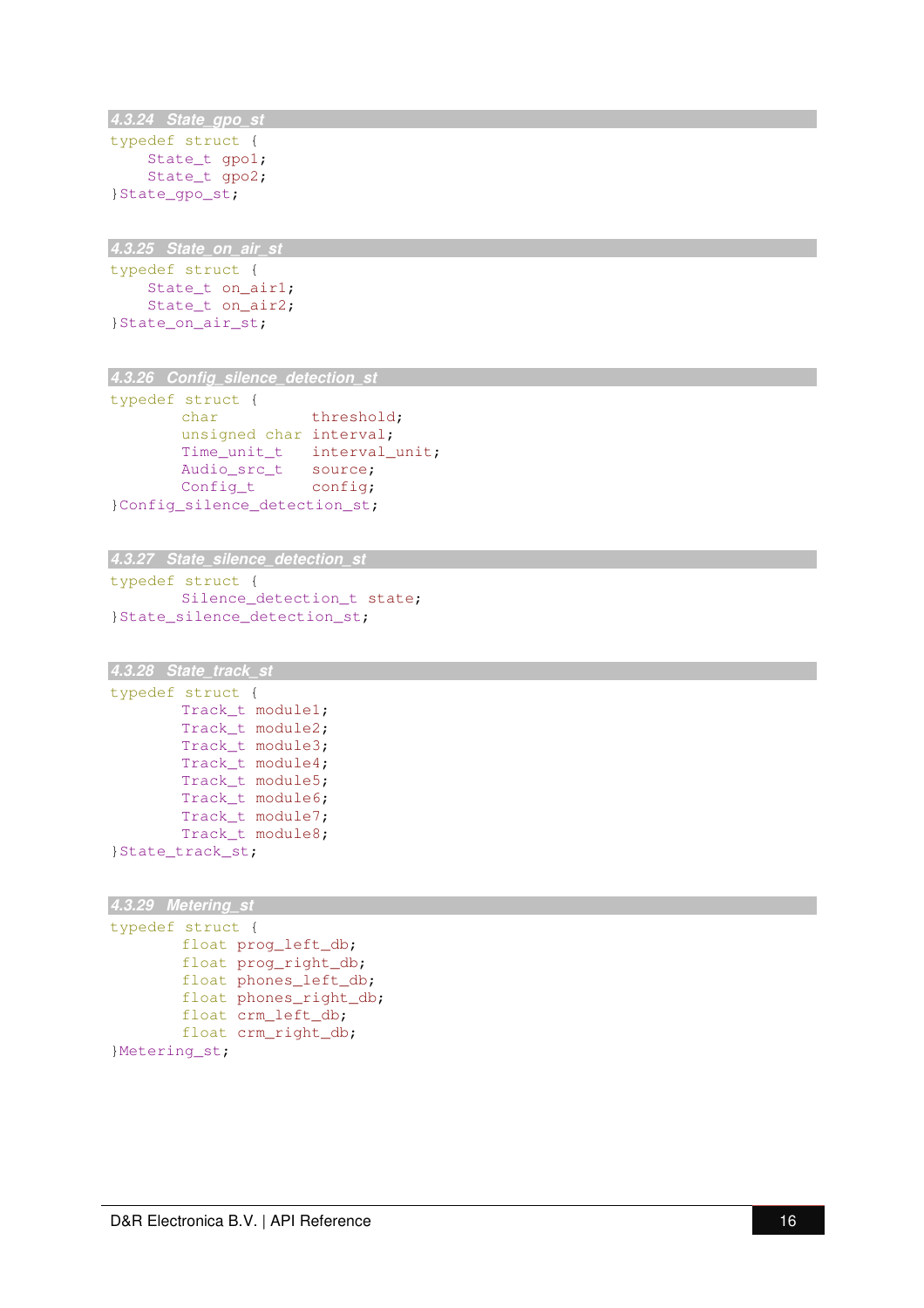**4.3.30 Callback\_st** 

```
typedef struct { 
      Callback_id_t id;
        Callback_type_t type; 
        Callback_data_t data;
}Callback_st;
```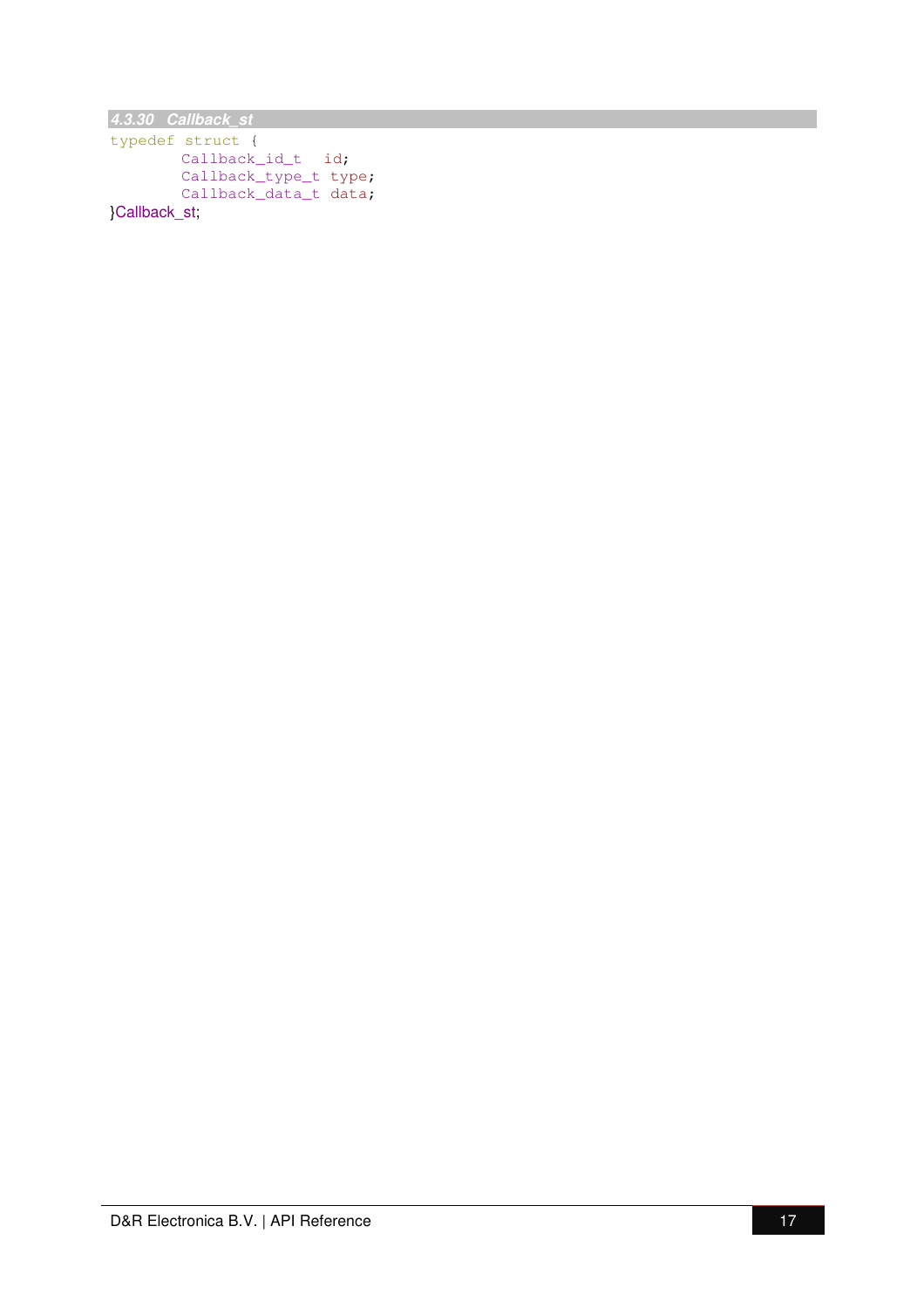## **4.4 Union**

/\*\*\*\*\*\*\*\*\*\*\*\*\*\*\*\*\*\*\*\*\*\*\*\*\*\*\*\*\*\*\*\*\*\*\*\*\*\*\*\*\*\*\*\*\*\*\*\*\*\*\*\*\*\*\*\*\*\*\*\*\*\*\*\*\*\*\*\*\*\*\*\*\*/ /\* UNION (used to cast the callback data to the corresponding structure) \*/ /\*\*\*\*\*\*\*\*\*\*\*\*\*\*\*\*\*\*\*\*\*\*\*\*\*\*\*\*\*\*\*\*\*\*\*\*\*\*\*\*\*\*\*\*\*\*\*\*\*\*\*\*\*\*\*\*\*\*\*\*\*\*\*\*\*\*\*\*\*\*\*\*\*/ typedef union { Firmware st  $*$ FIRMWARE; Ctrl\_led\_st<br>Ctrl\_led\_blink\_st<br> \*CTRL\_LED\_BLINK; Ctrl\_led\_blink\_st Ctrl\_switch\_st \*CTRL\_SWITCH; Module\_1\_8\_st  $*$ CONFIG\_AUTO\_ON; Config\_cue\_reset\_st \*CONFIG\_CUE\_RESET; Config\_on\_air\_st \*CONFIG\_ON\_AIR; Module\_1\_3\_st \*CONFIG\_CRM\_MUTE; Module\_1\_3\_st \*CONFIG\_CRM\_AUTO\_CUE\_RESET; Config\_studio\_remote\_st \*CONFIG\_STUDIO\_REMOTE; State\_st  $*$ CONFIG\_CUE\_INTERLOCK; Config\_gpo\_st \*CONFIG\_GPO; Config\_cue\_st  $*$ CONFIG\_CUE; Config\_on\_st  $*$  CONFIG\_ON; Module\_1\_8\_st \*CONFIG\_FADER\_RESERVE; Config\_silence\_detection\_st \*CONFIG\_SILENCE\_DETECTION; Module\_1\_3\_st  $*$  CONFIG\_PHANTOM; Module\_1\_3\_st  $*$ CONFIG\_MIC\_AT\_LINE; Module 1 8 st  $*$ CONFIG AUTO OFF; Module 1 8 st  $*$ STATE ON; State cue st \*STATE CUE; Module 1 8 st  $*$ STATE FADER; State\_auto\_cue\_st \*STATE\_AUTO\_CUE; State src\_sel\_st \*STATE\_SRC\_SEL; State\_st \*STATE\_NON\_STOP; State\_st \*STATE\_MIC\_ON; State\_gpo\_st \*STATE\_GPO; State\_on\_air\_st \*STATE\_ON\_AIR; State\_silence\_detection\_st \*STATE\_SILENCE\_DETECTION; Module\_1\_8\_st \*STATE\_MODULE; State\_st \*STATE\_CRM\_MUTE; State\_track\_st \*STATE\_TRACK; Module\_1\_3\_st \*STATE\_COMM; Module\_1\_3\_st \*STATE\_COUGH; Module\_1\_8\_st \*STATE\_VT; State\_st \*STATE\_PHONE\_RINGING; Metering\_st  $*$ METERING; }Callback\_data\_t;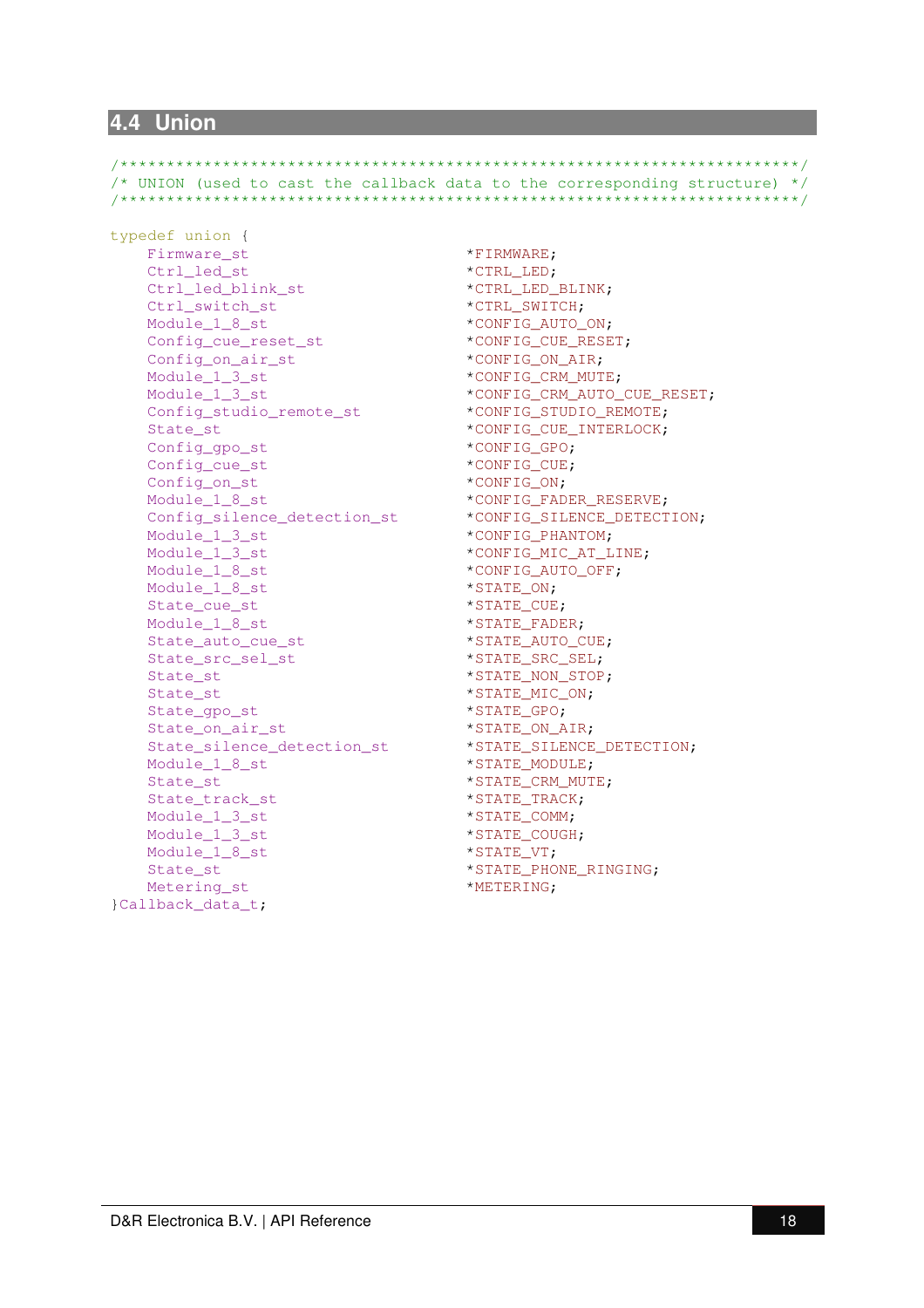# **4.5 Functions**

### **4.5.1 airlite\_library\_version()**

Retreive the current version of this library.

char\* airlite\_library\_version( Version\_st\* version );

### **4.5.1.1 Parameters**

### [OUT] version

Pointer to a version information structure or NULL.

### **4.5.1.2 Return Value**

Pointer to character array containing the version as a null-terminated C-string.

### **4.5.2 airlite\_open()**

Open a UDP/IP connection to communicate with Airlite Control application. Calling this function is required before any other function of the library can be used where an AIRLITE\_HANDLE is present as parameter.

```
AIRLITE_HANDLE airlite_open( char* remotehost, 
                                unsigned short udp_recv_port, 
                               unsigned short udp send port );
```
### **4.5.2.1 Parameters**

### [IN] remotehost

IP address of the host where to connect to. (e.g. "127.0.0.1" for localhost).

### [IN] udp\_recv\_port

UDP receive port.

### [IN] udp\_send\_port

UDP send port.

### **4.5.2.2 Return Value**

AIRLITE\_HANDLE on succes, otherwise NULL.

### **4.5.3 airlite\_close()**

Close the connection and free allocated memory of internal resources created by the function airlite\_open(). Calling this function terminates the communication.

### int airlite\_close( AIRLITE\_HANDLE handle );

### **4.5.3.1 Parameters**

[IN] handle

Handle to an opened connection.

### **4.5.3.2 Return Value**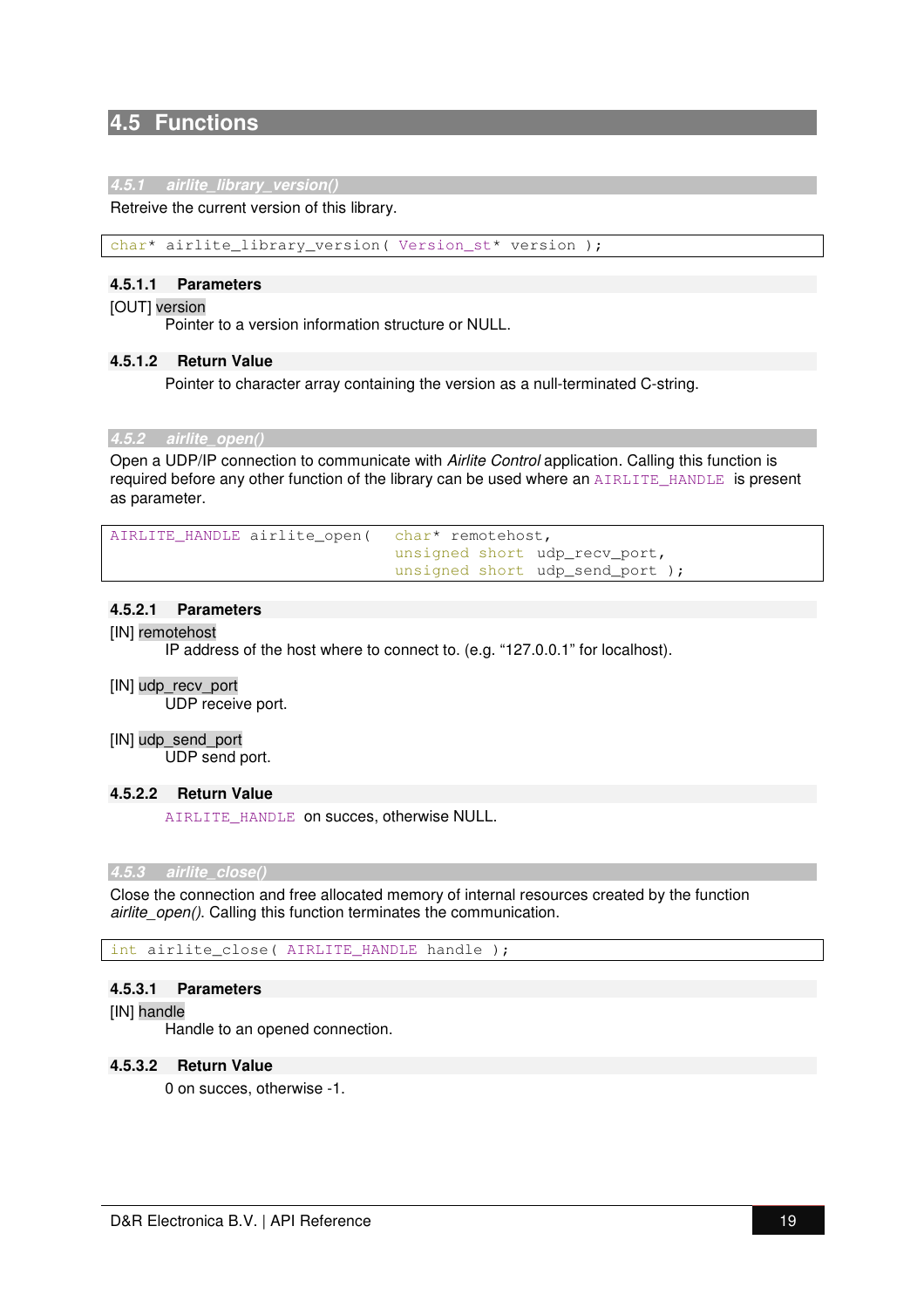### **4.5.4 airlite\_register\_callback()**

Register a callback function *callback* to an opened connection represented by *handle*. The callback function is called on reply and event messages.

int airlite\_register\_callback( AIRLITE\_HANDLE handle, AIRLITE\_CB callback, void \*userdata );

### **4.5.4.1 Parameters**

### [IN] handle

Handle to an opened connection.

### [IN] callback

Address of the callback function.

### [IN] userdata

User data pointer or NULL.

### **4.5.4.2 Return Value**

0 on succes, otherwise -1.

### **4.5.5 airlite\_unregister\_callback()**

Unregister the callback function of an opened connection represented by handle.

int airlite\_unregister\_callback( AIRLITE\_HANDLE handle );

### **4.5.5.1 Parameters**

### [IN] handle

Handle to an opened connection.

### **4.5.5.2 Return Value**

0 on succes, otherwise -1.

### **4.5.6 airlite\_request()**

Send a request message. A request can be used to obtain some information from the device. As a result, the corresponding reply message is returned by the device.

```
int airlite_request( AIRLITE_HANDLE handle, 
                        Request_t request );
```
### **4.5.6.1 Parameters**

[IN] handle

Handle to an opened connection.

### [IN] request

Type of request to send.

### **4.5.6.2 Return Value**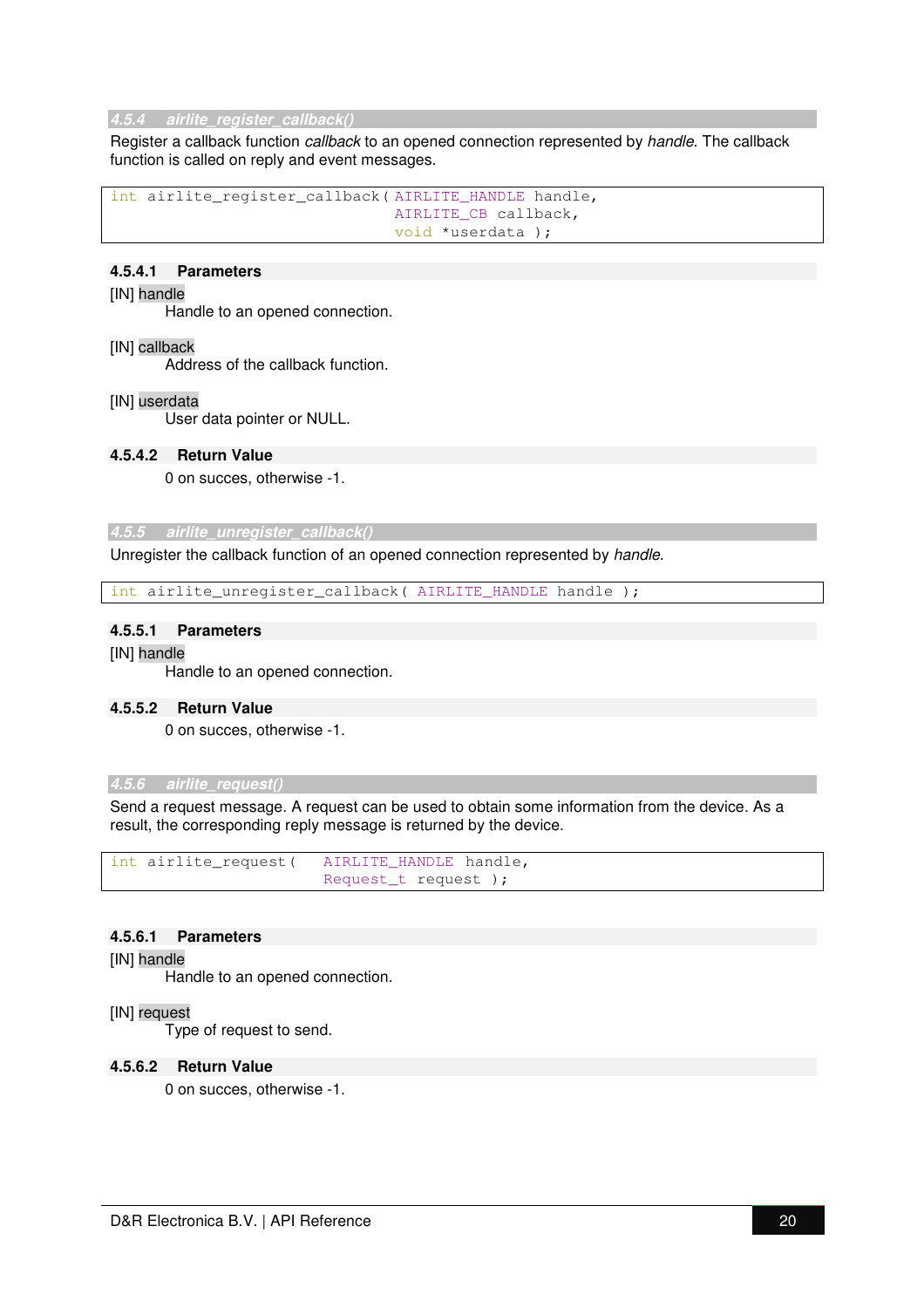### **4.5.7 airlite\_ctrl\_led()**

Set the color of the sixteen control switches on the console.

```
int airlite ctrl led( AIRLITE HANDLE handle,
                         Ctrl_id_t id, 
                        Color_t color );
```
### **4.5.7.1 Parameters**

### [IN] handle

Handle to an opened connection.

### [IN] id

Control switch identifier.

### [IN] color

Color to set the switch to.

### **4.5.7.2 Return Value**

0 on succes, otherwise -1.

### **4.5.8 airlite\_ctrl\_led\_blink()**

Set the blinking colors of the sixteen control switches on the console and activate blinking. Use the function airlite\_ctrl\_led() to terminate blinking.

```
int airlite_ctrl_led_blink( AIRLITE_HANDLE handle, 
                                 Ctrl_id_t id, 
                                Color_t color_on, 
                                Color_t color_off, 
                                Ctrl_blink_t blink_speed );
```
### **4.5.8.1 Parameters**

### [IN] handle

Handle to an opened connection.

### [IN] id

Control switch identifier.

### [IN] color\_on

Color to set the switch in on-state.

### [IN] color\_off

Color to set the switch in off-state.

### [IN] blink\_speed

Alternate-speed between on and off state.

### **4.5.8.2 Return Value**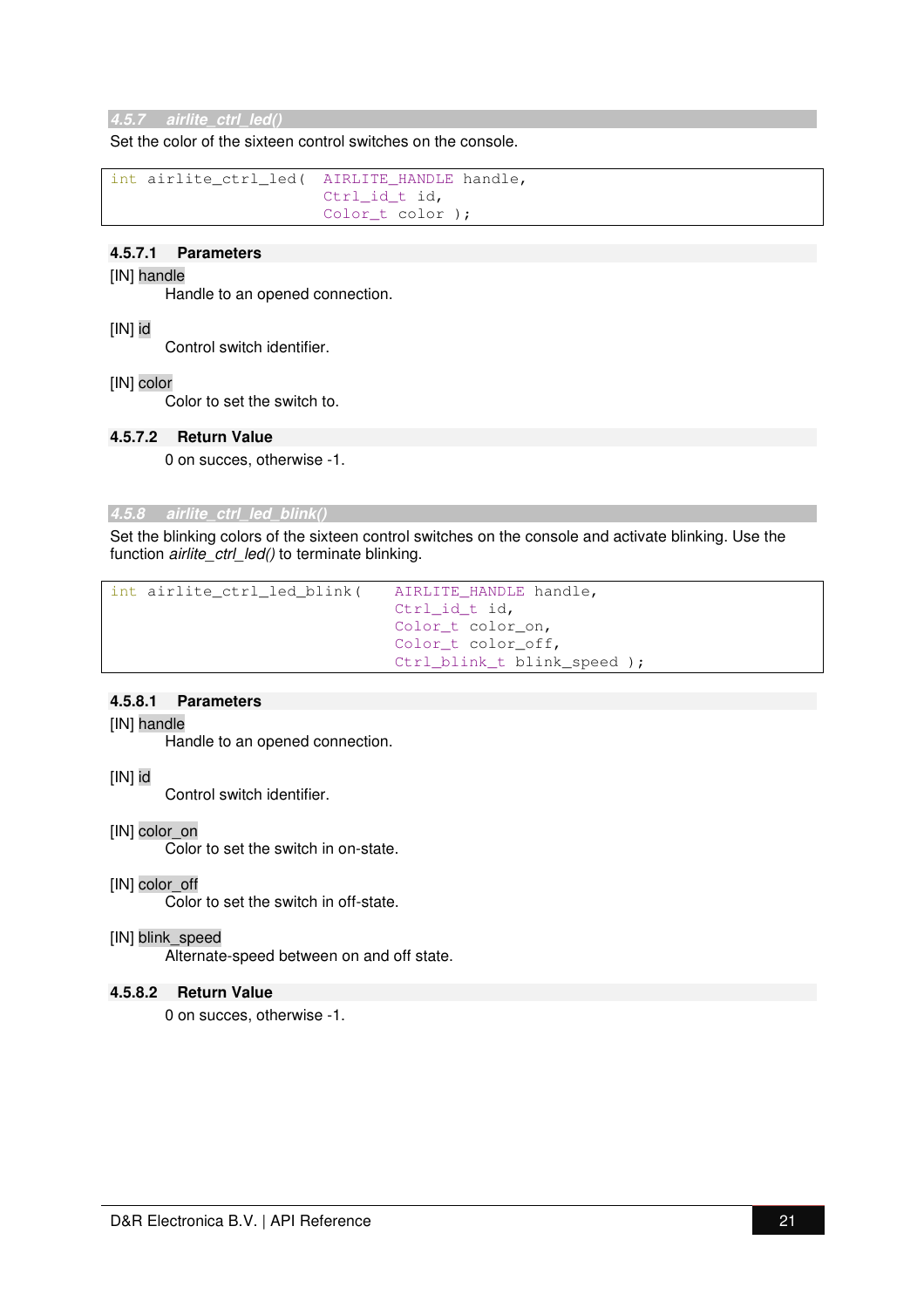### **4.5.9 airlite\_remote\_on()**

Remote control the On switch of one or all modules.

```
int airlite_remote_on( AIRLITE_HANDLE handle, 
                         Module_t module, 
                        Action_t action );
```
### **4.5.9.1 Parameters**

### [IN] handle

Handle to an opened connection.

### [IN] module

Module identifier.

### [IN] action

Activate, de-activate, or toggle.

### **4.5.9.2 Return Value**

0 on succes, otherwise -1

### **4.5.10 airlite\_remote\_cue()**

Remote control the Cue switch of one or all modules.

```
int airlite_remote_cue( AIRLITE_HANDLE handle, 
                               Cue_t cue, 
                              Action_t action );
```
### **4.5.10.1 Parameters**

### [IN] handle

Handle to an opened connection.

### [IN] cue

Cue identifier. (including Aux, Air, NonStop).

### [IN] action

Activate, de-activate, or toggle.

### **4.5.10.2 Return Value**

0 on succes, otherwise -1

### **4.5.11 airlite\_remote\_cue\_reset()**

Remote control the Cue Reset switch.

int airlite\_remote\_cue\_reset( AIRLITE\_HANDLE handle );

### **4.5.11.1 Parameters**

### [IN] handle

Handle to an opened connection.

### **4.5.11.2 Return Value**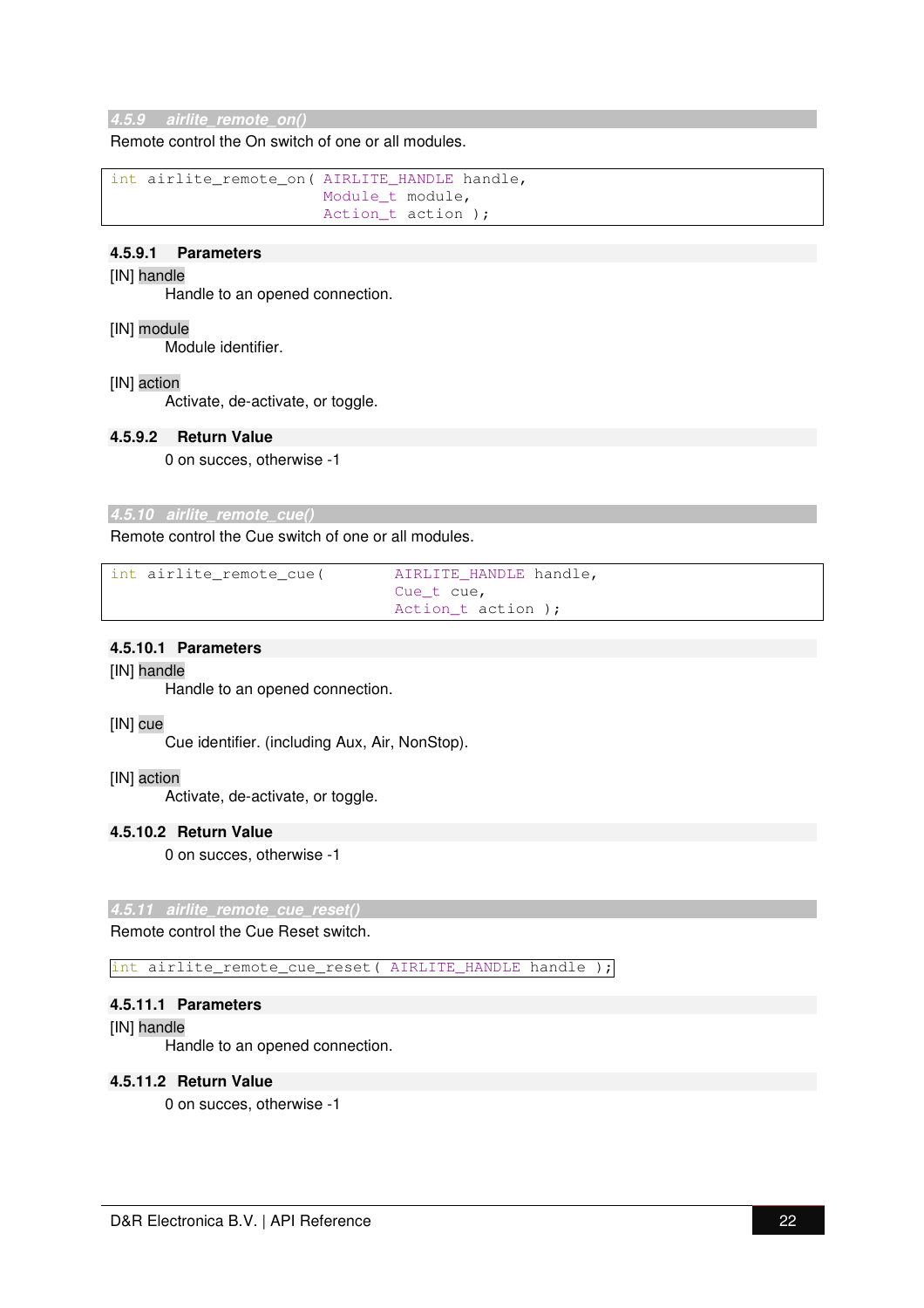### **4.5.12 airlite\_remote\_auto\_cue\_announcer()**

Remote control the Auto Cue Announcer switch.

```
int airlite_remote_auto_cue_announcer( AIRLITE_HANDLE handle, 
                                         Action_t action );
```
### **4.5.12.1 Parameters**

### [IN] handle

Handle to an opened connection.

### [IN] action

Activate, de-activate, or toggle.

### **4.5.12.2 Return Value**

0 on succes, otherwise -1

**4.5.13 airlite\_remote\_auto\_cue\_crm()** 

Remote control the Auto Cue CRM switch.

| int airlite remote auto cue crm( | AIRLITE HANDLE handle, |
|----------------------------------|------------------------|
|                                  | Action t action );     |

### **4.5.13.1 Parameters**

[IN] handle

Handle to an opened connection.

### [IN] action

Activate, de-activate, or toggle.

### **4.5.13.2 Return Value**

0 on succes, otherwise -1

### **4.5.14 airlite\_remote\_non\_stop()**

Remote control the Non Stop switch.

```
int airlite_remote_non_stop( AIRLITE_HANDLE handle, 
                                Action_t action );
```
### **4.5.14.1 Parameters**

### [IN] handle

Handle to an opened connection.

### [IN] action

Activate, de-activate, or toggle.

### **4.5.14.2 Return Value**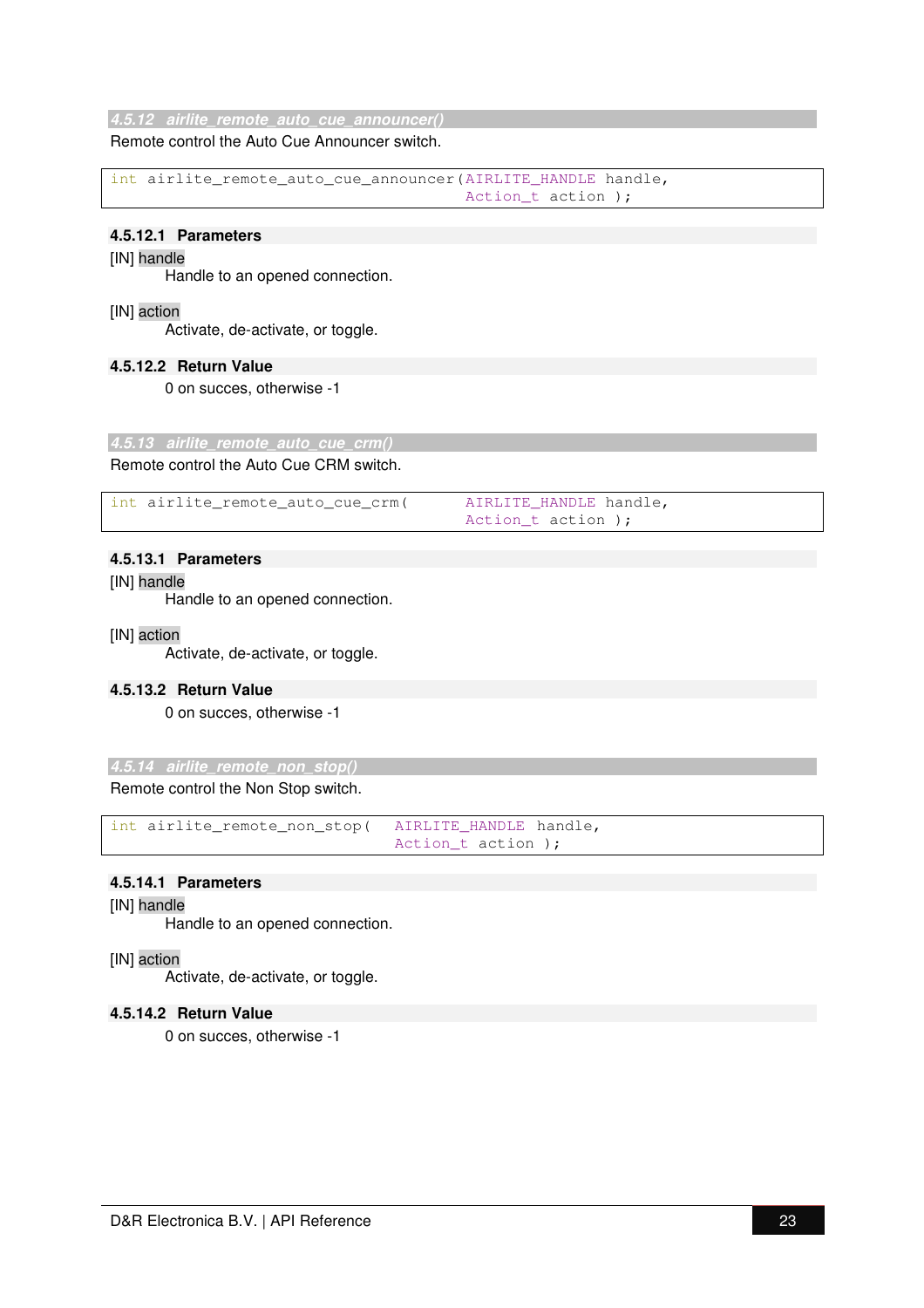### **4.5.15 airlite\_remote\_comm()**

Remote control the Comm switch of a studio remote. Even if no studio remote is connected to the Remote jack connector at the back, this function can be seen as a virtual studio remote Comm control.

**NOTE**: Remote Comm function should be enabled for module in the device. See airlite\_config\_studio\_remote() function.

```
int airlite_remote_comm( AIRLITE_HANDLE handle, 
                               Module_t module, 
                              Action_t action );
```
### **4.5.15.1 Parameters**

[IN] handle

Handle to an opened connection.

[IN] module

Module identifier. (Only module 1, 2, or 3).

[IN] action

Activate, de-activate, or toggle.

### **4.5.15.2 Return Value**

0 on succes, otherwise -1

**4.5.16 airlite\_remote\_cough()** 

Remote control the Cough switch of a studio remote. Even if no studio remote is connected to the Remote jack connector at the back, this function can be seen as a virtual studio remote Cough control.

**NOTE**: Remote Cough function should be enabled for module in the device. See airlite\_config\_studio\_remote() function.

```
int airlite_remote_cough( AIRLITE_HANDLE handle, 
                                Module_t module, 
                               Action_t action );
```
### **4.5.16.1 Parameters**

[IN] handle

Handle to an opened connection.

[IN] module

Module identifier. (Only module 1, 2, or 3).

[IN] action

Activate, de-activate, or toggle.

### **4.5.16.2 Return Value**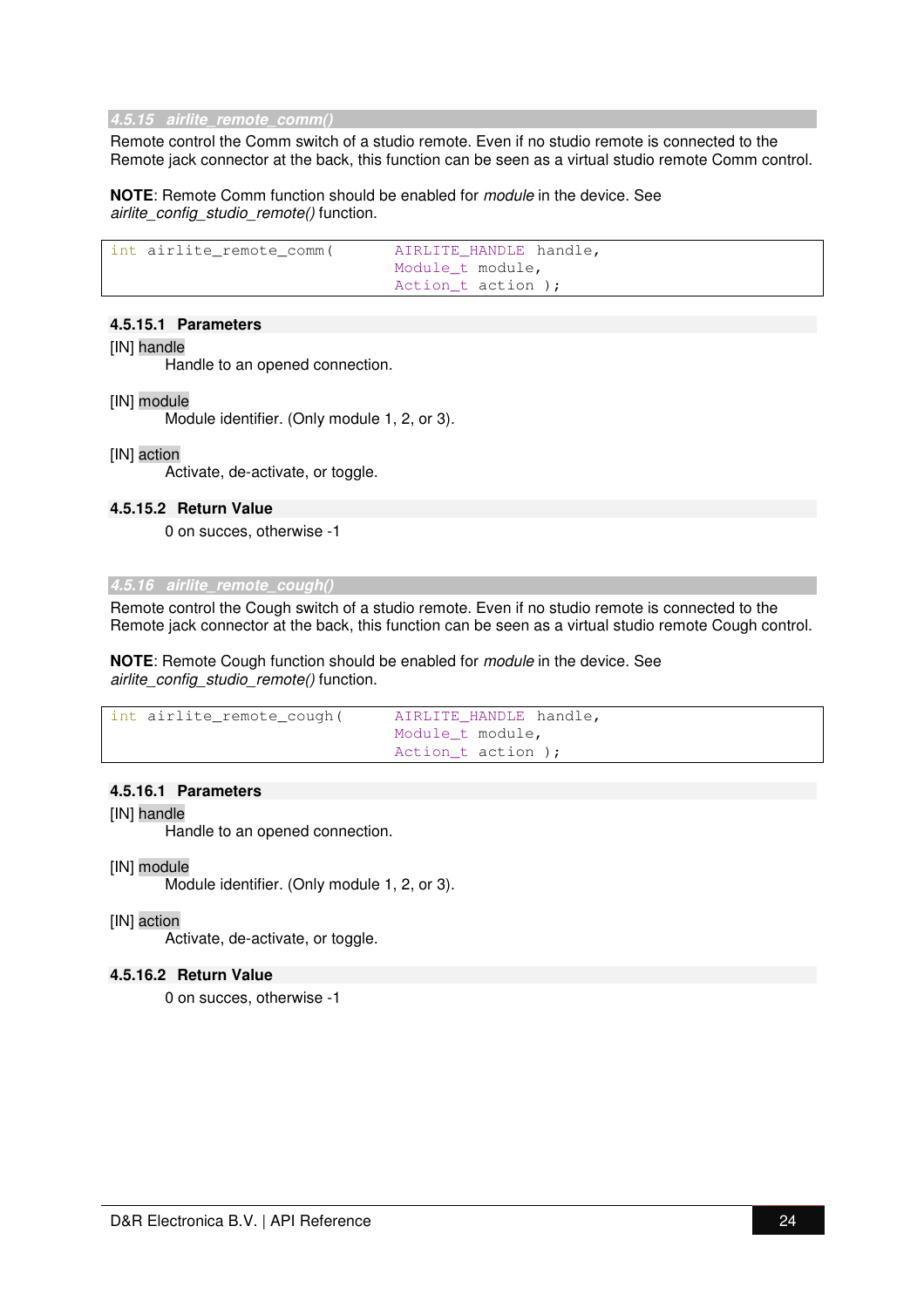### **4.5.17 airlite\_remote\_vt()**

Remote control the Voicetrack mode of module.

```
int airlite remote vt ( AIRLITE HANDLE handle,
                         Module_t module, 
                        Action_t action );
```
### **4.5.17.1 Parameters**

### [IN] handle

Handle to an opened connection.

### [IN] module

Module identifier. (Only module 1, 2, 3 or 8).

### [IN] action

Activate, de-activate, or toggle.

### **4.5.17.2 Return Value**

0 on succes, otherwise -1

### **4.5.18 airlite\_config\_save()**

Save the current configuration of all settings to non-volatile (EEPROM) memory of the device.

int airlite config\_save( AIRLITE HANDLE handle );

### **4.5.18.1 Parameters**

### [IN] handle

Handle to an opened connection.

### **4.5.18.2 Return Value**

0 on succes, otherwise -1

### **4.5.19 airlite\_config\_auto\_on()**

Configure the On switch of module to be automatically active when powering on the device.

```
int airlite_config_auto_on( AIRLITE_HANDLE handle, 
                                Module_t module, 
                               Config_t config );
```
### **4.5.19.1 Parameters**

[IN] handle

Handle to an opened connection.

### [IN] module

Module identifier.

[IN] config

Enable or disable.

### **4.5.19.2 Return Value**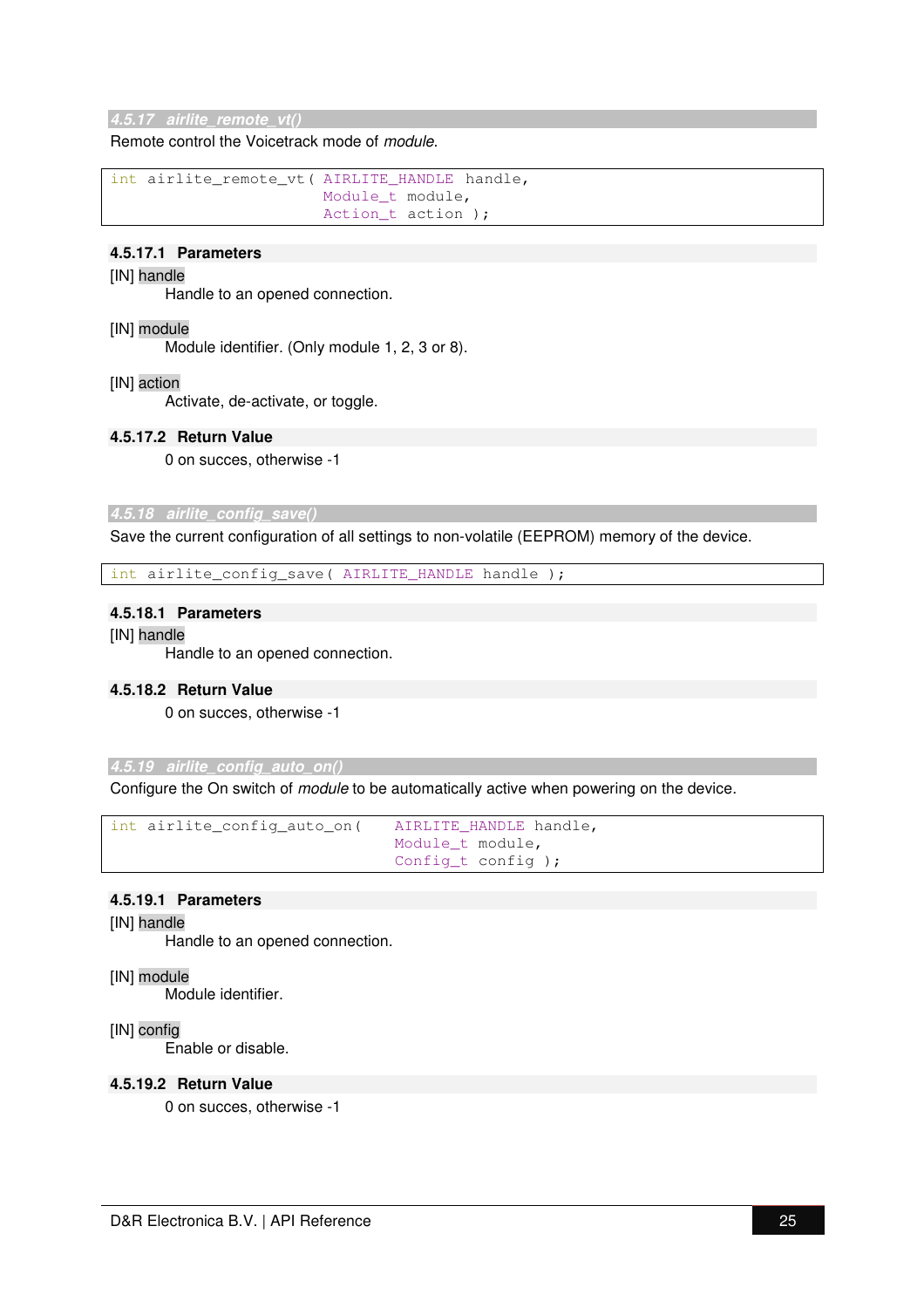### **4.5.20 airlite\_config\_cue\_reset()**

Configure the Cue Reset feature. Cue Reset can be enabled for each input source separately and activated by Faderstart, On switch or a combination of these two. Configuration is done by bit flags.

```
int airlite_config_cue_reset( AIRLITE_HANDLE handle, 
                               Module t module,
                               unsigned char flags );
```
### **4.5.20.1 Parameters**

[IN] handle

Handle to an opened connection.

### [IN] module

Module identifier.

### [IN] flags

Configuration octet defined as bit flags:

```
#define b CUE RESET ENABLED BY LINE 0x01
 #define b_CUE_RESET_ENABLED_BY_MIC_USB_VOIP 0x02
 #define b_CUE_RESET_BY_FADER 0x04
 #define b_CUE_RESET_BY_ON 0x08
 #define b_CUE_RESET_BY_FADER_AND_ON 0x10
```
### **4.5.20.2 Return Value**

0 on succes, otherwise -1

```
4.5.21 airlite_config_on_air()
```
Configure the two logical On Air busses to be enabled for each input source separately. Configuration is done by bit *flags*.

```
int airlite_config_on_air( AIRLITE_HANDLE handle, 
                                Module_t module, 
                               unsigned char flags );
```
### **4.5.21.1 Parameters**

[IN] handle

Handle to an opened connection.

### [IN] module

Module identifier.

### [IN] flags

Configuration octet defined as bit flags:

```
 #define b_ON_AIR1_ENABLED_BY_LINE 0x01
 #define b_ON_AIR1_ENABLED_BY_MIC_USB_VOIP 0x02
#define b_ON_AIR2_ENABLED_BY_LINE 0x04
 #define b_ON_AIR2_ENABLED_BY_MIC_USB_VOIP 0x08
```
### **4.5.21.2 Return Value**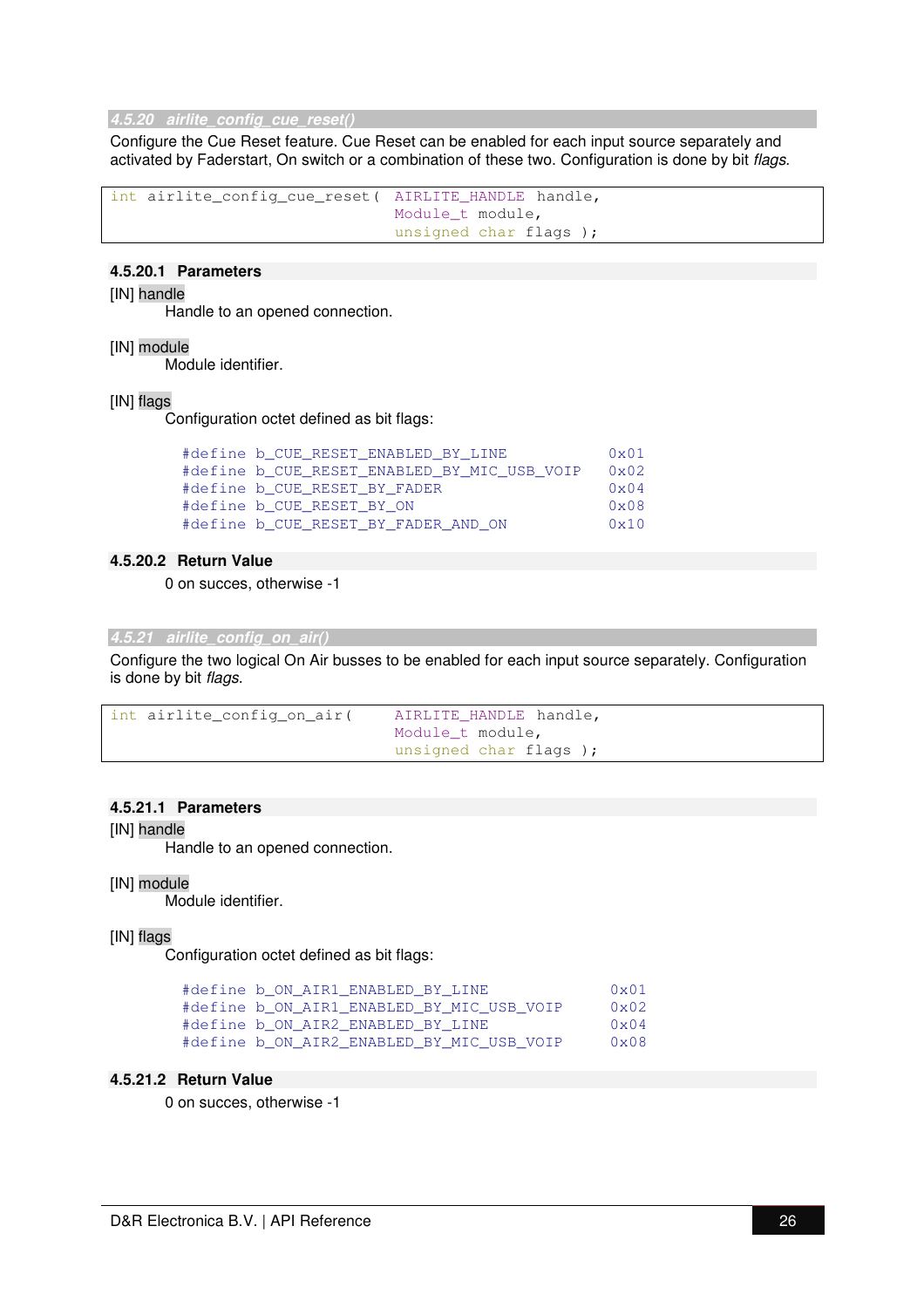### **4.5.22 airlite\_config\_crm\_mute()**

Configure the Control Room Monitor (CRM) mute. The CRM output will be muted if module is active (On + Fader up) and Mic is selected as input source.

```
int airlite_config_crm_mute( AIRLITE_HANDLE handle, 
                               Module t module,
                               Config_t config );
```
### **4.5.22.1 Parameters**

### [IN] handle

Handle to an opened connection.

### [IN] module

Module identifier.

### [IN] config

Enable or disable.

### **4.5.22.2 Return Value**

0 on succes, otherwise -1

### **4.5.23 airlite\_config\_crm\_auto\_cue\_reset()**

Configure the CRM Auto Cue Reset. The CRM Auto Cue function is temporarely disabled(or reset) if Mic is selected as input source and Cue is active on *module*.

```
int airlite_config_crm_auto_cue_reset( AIRLITE_HANDLE handle,
```
 Module\_t module, Config t config );

### **4.5.23.1 Parameters**

### [IN] handle

Handle to an opened connection.

### [IN] module

Module identifier.

### [IN] config

Enable or disable.

### **4.5.23.2 Return Value**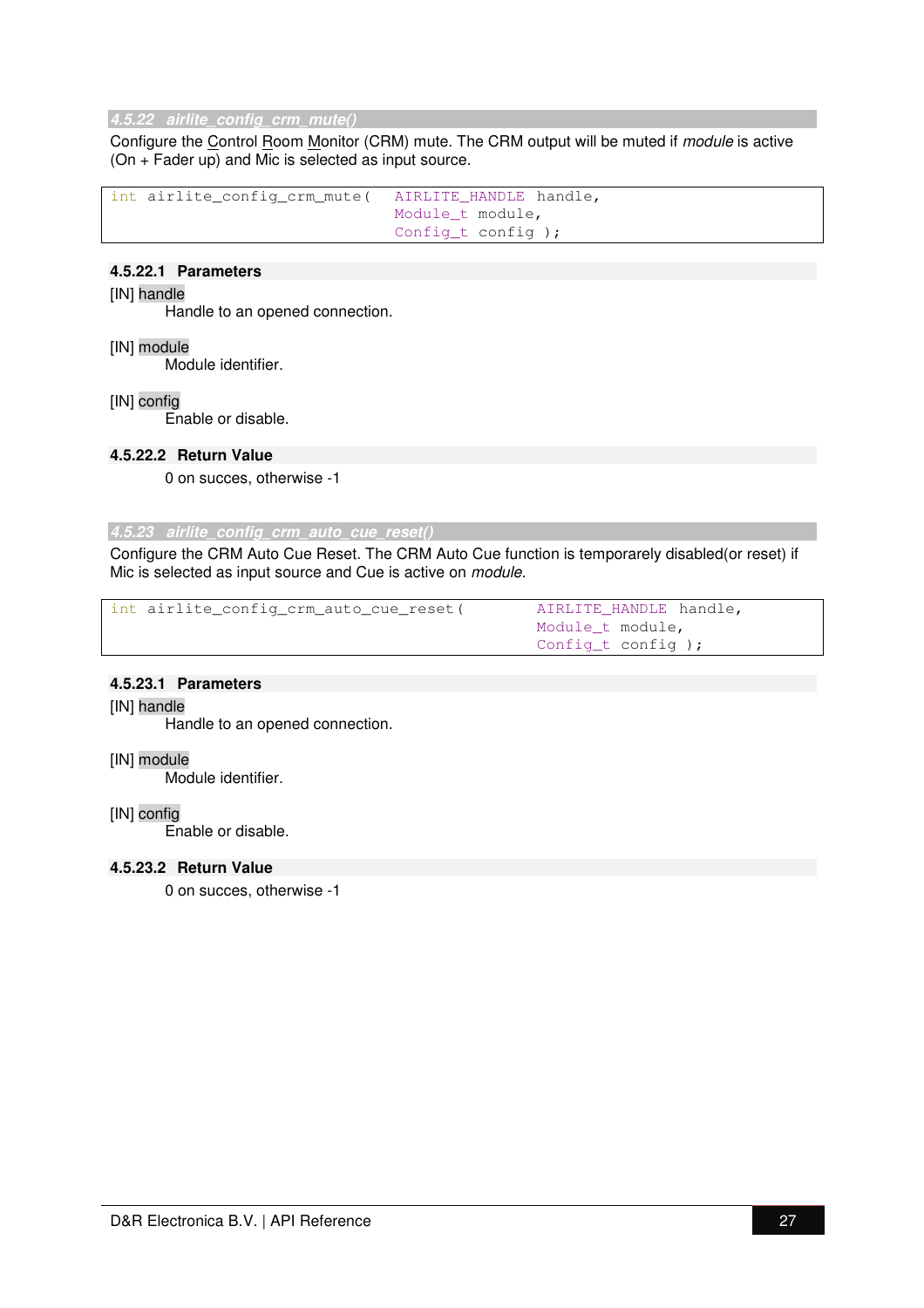### **4.5.24 airlite\_config\_studio\_remote()**

Configure Studio Remote functionality. Cough and Comm can be enabled separately for module. Configuration is done by bit flags. Private Comm results in only module to be active on the cue buss.

```
int airlite_config_studio_remote( AIRLITE_HANDLE handle, 
                                     Module t module,
                                     unsigned char flags );
```
### **4.5.24.1 Parameters**

[IN] handle

Handle to an opened connection.

### [IN] module

Module identifier.

### [IN] flags

Configuration octet defined as bit flags:

| #define b STUDIO REMOTE COUGH ENABLE | $0 \times 01$ |
|--------------------------------------|---------------|
| #define b STUDIO REMOTE COMM ENABLE  | $0 \times 02$ |
| #define b STUDIO REMOTE COMM PRIVATE | $0 \times 04$ |

### **4.5.24.2 Return Value**

0 on succes, otherwise -1

**4.5.25 airlite\_config\_phantom()** 

Configure Phantom power (+48V) for condensor microphones.

```
int airlite_config_phantom( AIRLITE_HANDLE handle, 
                               Module t module,
                                Config_t config );
```
### **4.5.25.1 Parameters**

[IN] handle

Handle to an opened connection.

[IN] module

Module identifier. (Only module 1, 2, or 3).

[IN] config

Enable or disable.

### **4.5.25.2 Return Value**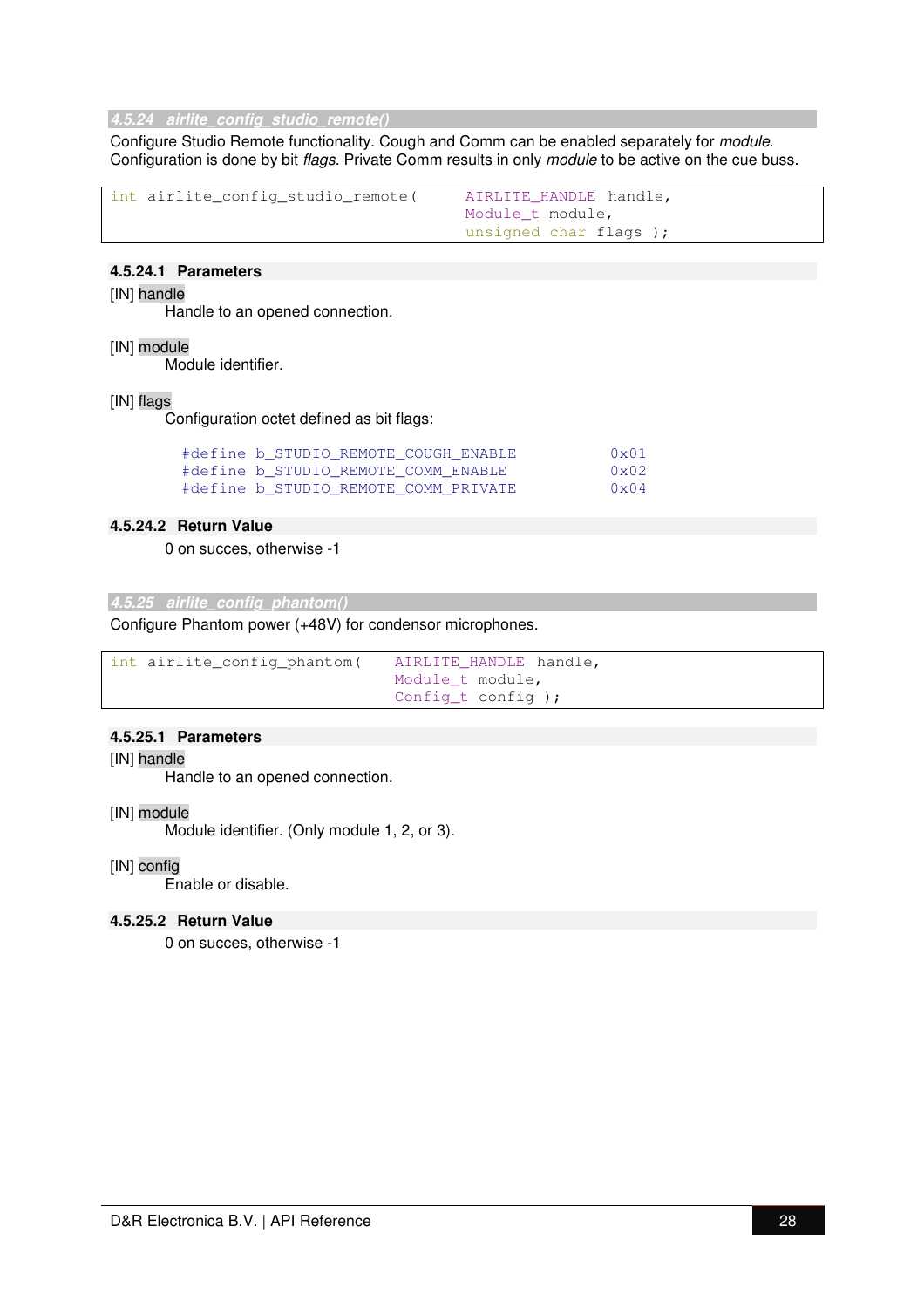### **4.5.26 airlite\_config\_mic\_at\_line()**

Configure the Mic at Line feature. Use this if an external mic pre-amp is connected to the line input of module.

```
int airlite_config_mic_at_line( AIRLITE_HANDLE handle, 
                                     Module t module,
                                     Config_t config );
```
### **4.5.26.1 Parameters**

[IN] handle

Handle to an opened connection.

### [IN] module

Module identifier. (Only module 1, 2, or 3).

### [IN] config

Enable or disable.

### **4.5.26.2 Return Value**

0 on succes, otherwise -1

### **4.5.27 airlite\_config\_auto\_off()**

Configure the On switch of module to be automatically in-active when fader gets down.

```
int airlite_config_auto_off( AIRLITE_HANDLE handle, 
                                 Module_t module, 
                                Config_t config );
```
### **4.5.27.1 Parameters**

### [IN] handle

Handle to an opened connection.

### [IN] module

Module identifier.

### [IN] config

Enable or disable.

### **4.5.27.2 Return Value**

0 on succes, otherwise -1

**4.5.28 airlite\_config\_cue\_interlock()** 

Configure Cue Interlock. Allows one module to be active on the cue buss at once.

```
int airlite_config_cue_interlock( AIRLITE_HANDLE handle, 
                                       Config_t config );
```
### **4.5.28.1 Parameters**

### [IN] handle

Handle to an opened connection.

### [IN] config

Enable or disable.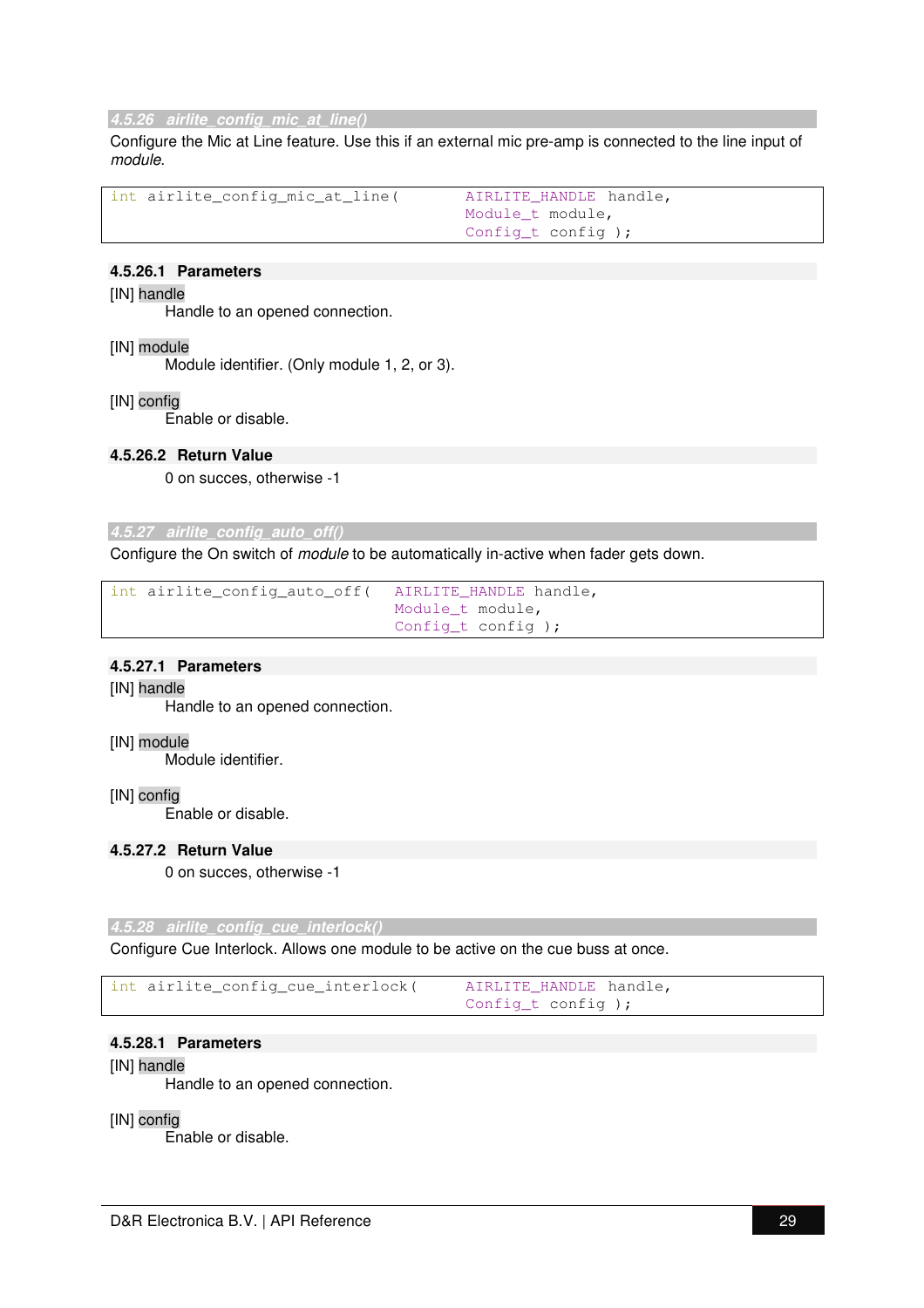### **4.5.28.2 Return Value**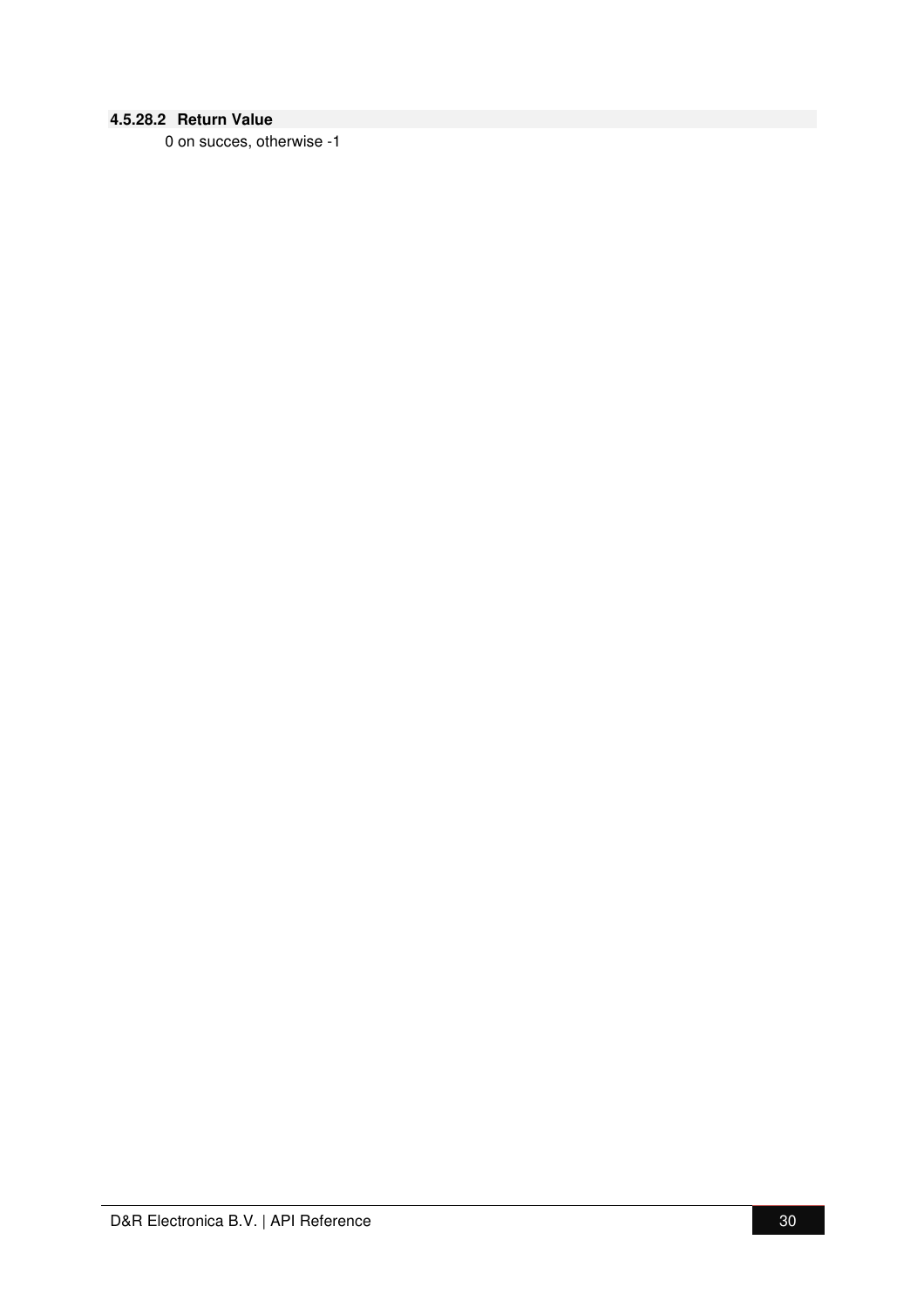Configure the two General Purpose Outputs (GPO) of the device.

| int airlite config qpo( | AIRLITE HANDLE handle,   |
|-------------------------|--------------------------|
|                         | Gpo t gpo,               |
|                         | Gpo_trigger_t trigger,   |
|                         | Gpo mode t mode,         |
|                         | Gpo_type_t type,         |
|                         | unsigned char time $)$ ; |

### **4.5.29.1 Parameters**

### [IN] handle

Handle to an opened connection.

### [IN] gpo

GPO identifier.

### [IN] trigger

The source to trigger gpo.

### [IN] mode

Non-inverted or inverted output.

### [IN] type

Continuous or pulse.

### [IN] time

GPO time when type is configured as pulse. {10...255} [ms].

### **4.5.29.2 Return Value**

0 on succes, otherwise -1

### **4.5.30 airlite\_config\_cue()**

Configure the colors of the Cue switches depending their state.

```
int airlite_config_cue( AIRLITE_HANDLE handle,
                                Cue_t cue, 
                               Color_t active, 
                                Color_t inactive );
```
### **4.5.30.1 Parameters**

### [IN] handle

Handle to an opened connection.

### [IN] cue

Cue identifier.

### [IN] active

Cue active color.

### [IN] inactive

Cue inactive color.

### **4.5.30.2 Return Value**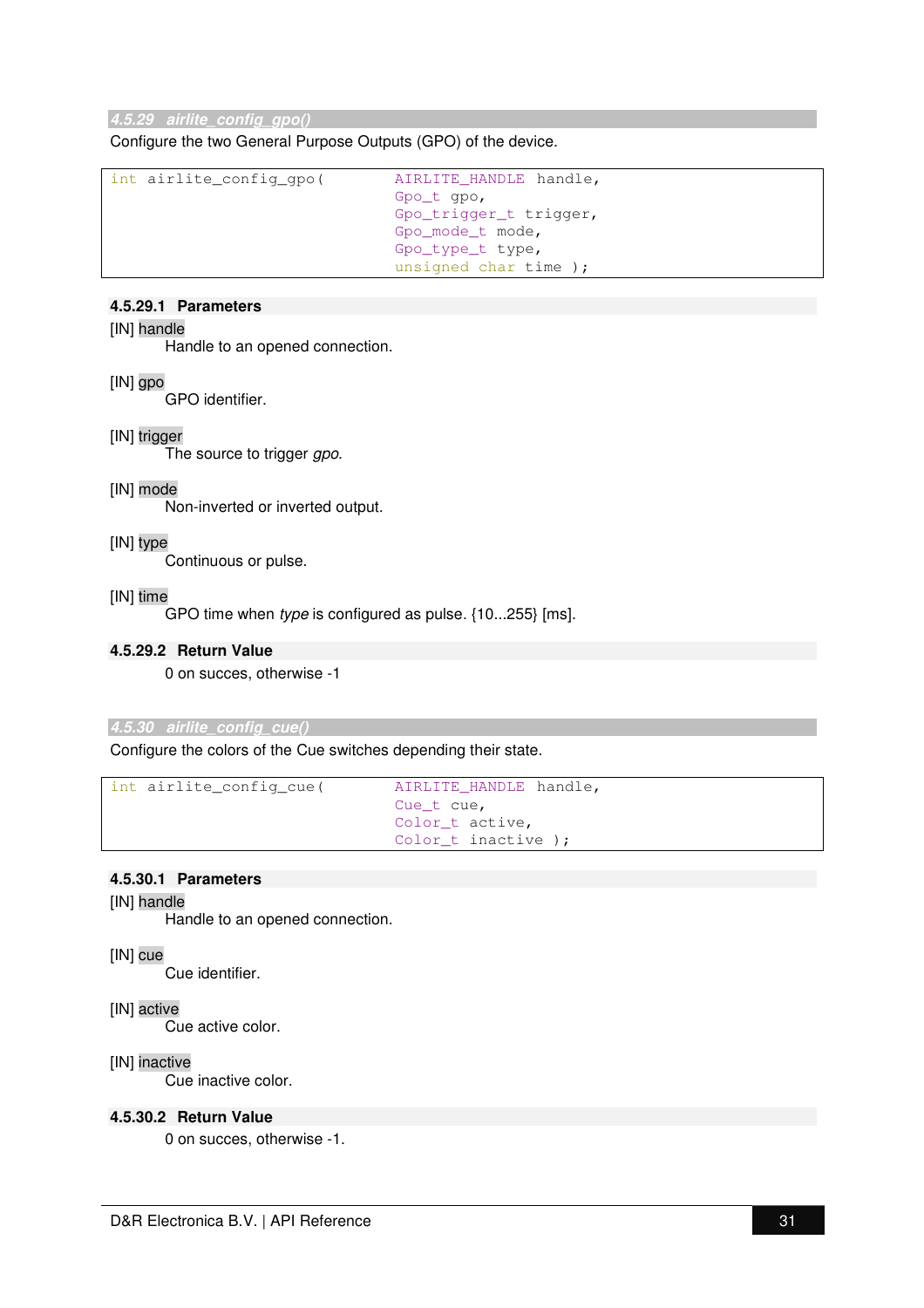Configure the colors of the On switches depending their state.

```
int airlite_config_on( AIRLITE_HANDLE handle, 
                         Module_t module, 
                        Color_t active, 
                         Color_t active_and_fader, 
                         Color_t inactive );
```
### **4.5.31.1 Parameters**

[IN] handle

Handle to an opened connection.

[IN] module

Module identifier.

### [IN] active

On active color.

### [IN] active\_and\_fader

On active and fader up color.

### [IN] inactive

On inactive color.

### **4.5.31.2 Return Value**

0 on succes, otherwise -1.

### **4.5.32 airlite\_config\_fader\_reserve()**

Configure the dynamic range of the faders on the desk. 0dB or +10dB on top. If fader reserve is enabled +10dB is on top.

```
int airlite_config_fader_reserve( AIRLITE_HANDLE handle, 
                                       Module_t module, 
                                      Config_t config );
```
### **4.5.32.1 Parameters**

[IN] handle

Handle to an opened connection.

[IN] module

Module identifier.

[IN] config

Enable or disable.

### **4.5.32.2 Return Value**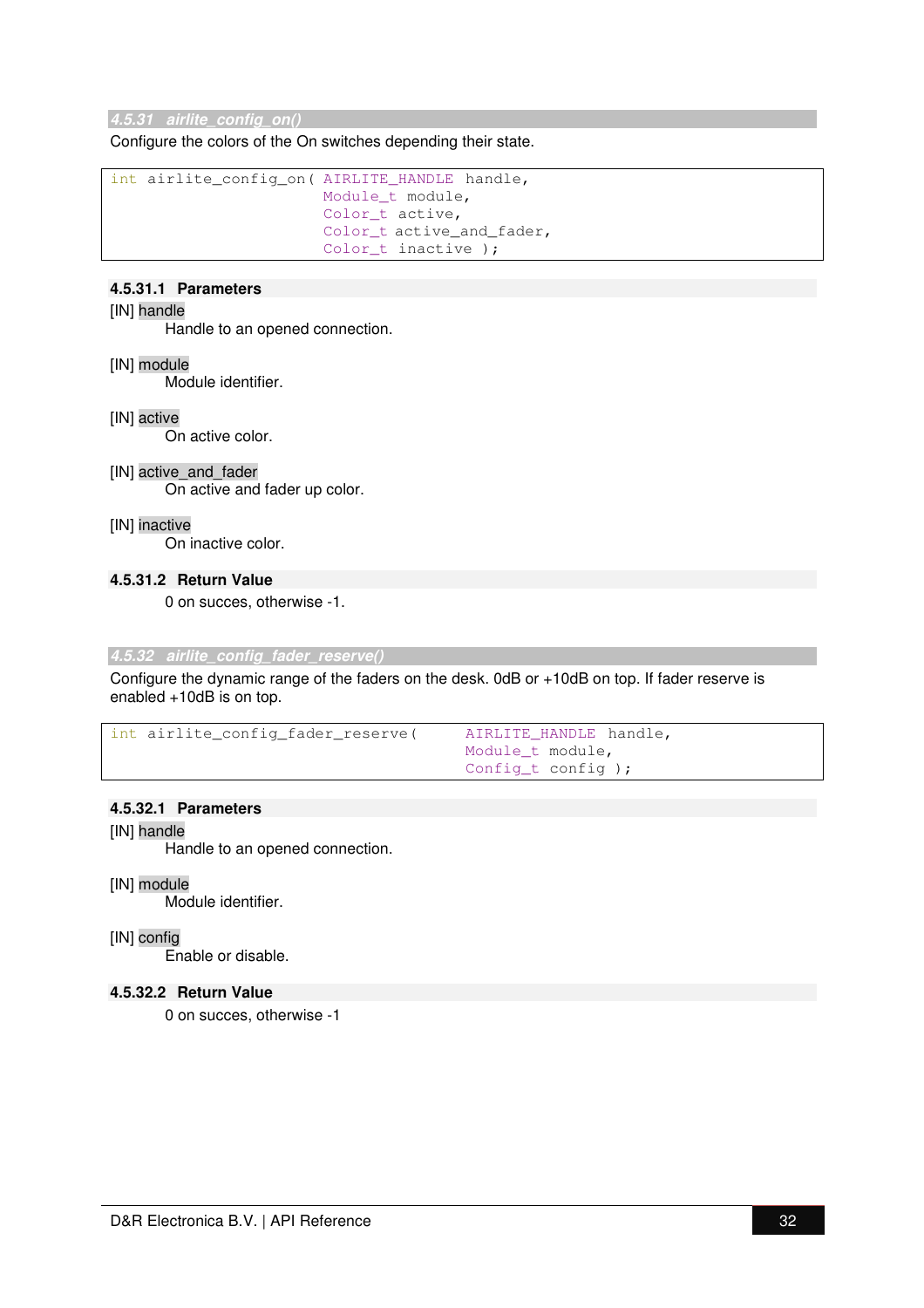Configure the Silence Detector.

```
int airlite config silence detection ( AIRLITE HANDLE handle,
                                         char threshold, 
                                         unsigned char interval, 
                                        Time unit t interval unit,
                                        Audio src t source,
                                        Config_t config );
```
### **4.5.33.1 Parameters**

### [IN] handle

Handle to an opened connection.

### [IN] threshold

The detector is active below this level {0..-40} [dB] .

### [IN] interval

Amount of time after which the detector enters alarm state. {2..255}

### [IN] interval\_unit

Seconds or minutes.

### [IN] source

The input source for the detector to listen on.

# [IN] config

Enable or disable.

### **4.5.33.2 Return Value**

0 on succes, otherwise -1

### **4.5.34 airlite\_authenticate()**

The Airlite device contains internal authorization keys for third-party software activation. AES128 encryption is used to encrypt the provided *data*. A dedicated key can be requested from D&R. This function is blocking during the encryption process.

```
int airlite authenticate ( AIRLITE HANDLE handle,
                                int key, 
                                void *data, 
                                int len );
```
### **4.5.34.1 Parameters**

### [IN] handle

Handle to an opened connection.

### [IN] key

Key identifier. Value of the internal key is 16 bytes (128 bits).

### [IN][OUT] data

Buffer to read input data from and write encrypted data back to.

### [IN] len

Length of data buffer. 16 bit aligned.

### **4.5.34.2 Return Value**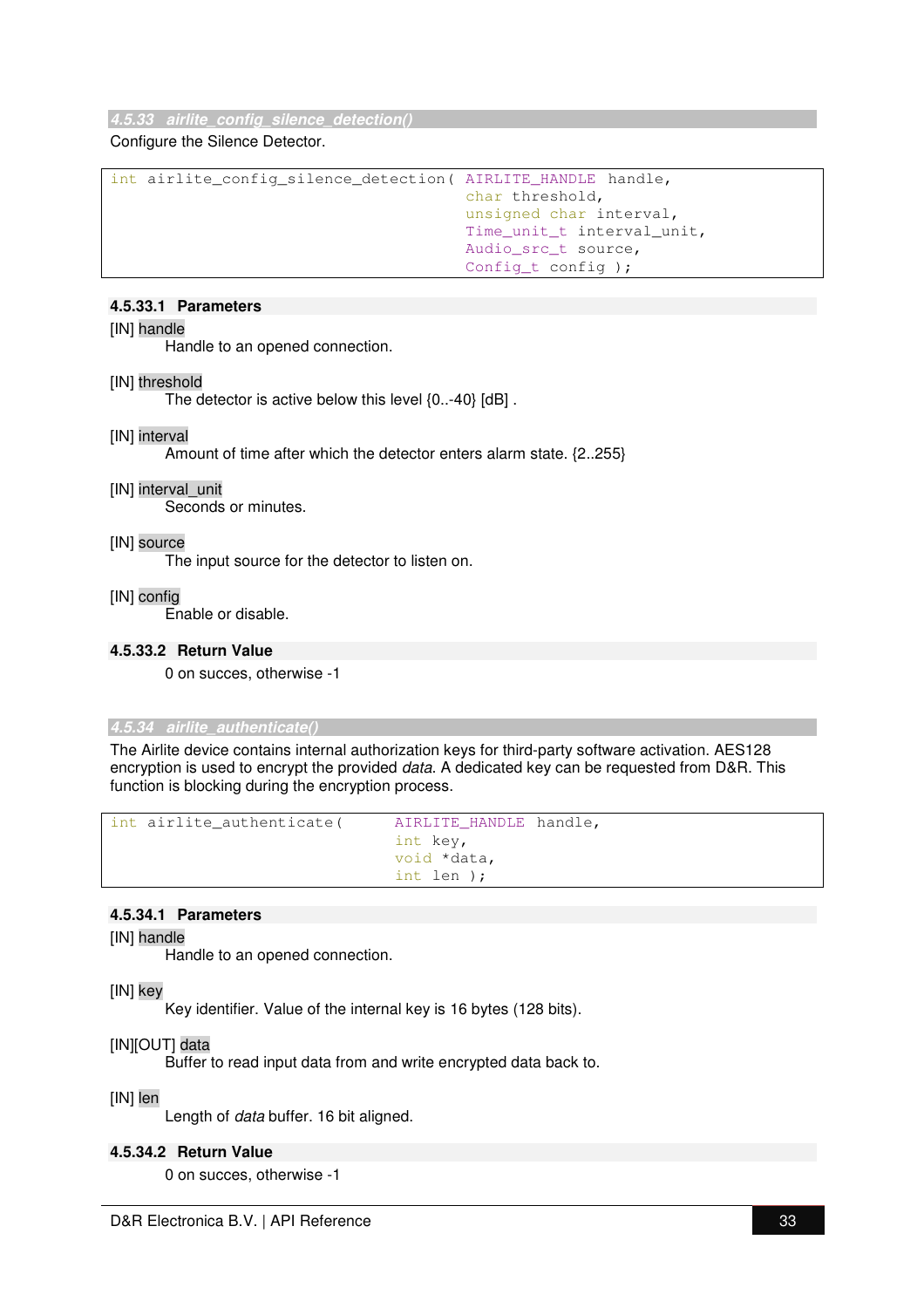### **4.5.35 airlite\_track\_state()**

Visualize the state of a (usb)track in a playout application to the On switch of module. Several states are represented using different colors and blinking behavior. In such a way the user behind the desk is notified about a track is playing, stopped or ending.

```
int airlite_track_state( AIRLITE_HANDLE handle, 
                             Module t module,
                              Track_t state );
```
### **4.5.35.1 Parameters**

### [IN] handle

Handle to an opened connection.

### [IN] module

Module identifier.

### [IN] state

State of the track in a playout application.

### **4.5.35.2 Return Value**

0 on succes, otherwise -1

### **4.5.36 airlite\_get\_last\_error()**

Retreive the last error occurred in this library.

char\* airlite\_get\_last\_error( AIRLITE\_HANDLE handle );

### **4.5.36.1 Parameters**

### [IN] handle

Handle to an opened connection.

### **4.5.36.2 Return Value**

Pointer to character array containing the last error as a null-terminated C-string.

### **4.5.37 airlite\_logging()**

Log all internal activities of the library (like events, errors) to a local text (.txt) file.

```
void airlite_logging( AIRLITE_HANDLE handle, 
                         bool state );
```
### **4.5.37.1 Parameters**

### [IN] handle

Handle to an opened connection.

### [IN] state

Enable or disable.

### **4.5.37.2 Return Value**

Void.